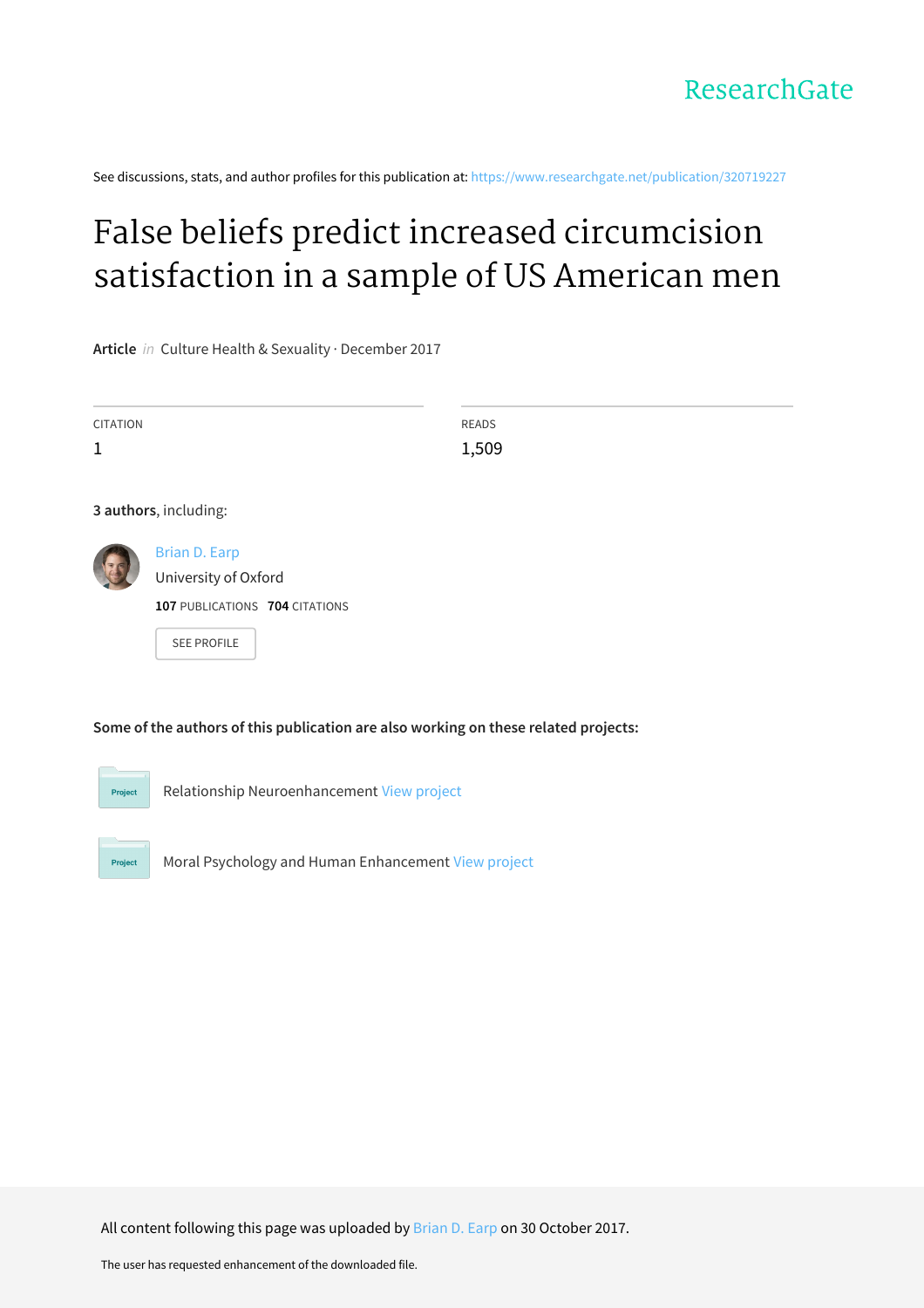#### **Culture, Health, and Sexuality**



# **ACCEPTED MANUSCRIPT, NOW IN PRESS**

# **False Beliefs Predict Increased Circumcision Satisfaction in a Sample of US American Men**

| Routledge<br><b>ACCEPTED MANUSCRIPT, NOW IN PRESS</b><br><b>False Beliefs Predict Increased Circumcision Satisfaction in</b><br>a Sample of US American Men |                                                                         |  |  |  |  |
|-------------------------------------------------------------------------------------------------------------------------------------------------------------|-------------------------------------------------------------------------|--|--|--|--|
|                                                                                                                                                             |                                                                         |  |  |  |  |
| Journal:                                                                                                                                                    | Culture, Health and Sexuality                                           |  |  |  |  |
| Manuscript ID                                                                                                                                               | TCHS-2017-0157.R3                                                       |  |  |  |  |
| Manuscript Type:                                                                                                                                            | Original Paper                                                          |  |  |  |  |
| Keywords:                                                                                                                                                   | circumcision, culture, female circumcision, human rights, sexual health |  |  |  |  |

#### **Note: this is the accepted manuscript version of an in-press article. It may be cited as follows:**

 **Earp, B. D., Sardi, L., & Jellison, W. (in press). False beliefs predict increased circumcision satisfaction in a sample of US American men. Culture, Health & Sexuality, in press.**

For the final version of record, please visit the journal website: http://www.tandfonline.com/ **toc/tchs20/current**

**URL: http://mc.manuscriptcentral.com/tchs Email: chs@ioe.ac.uk**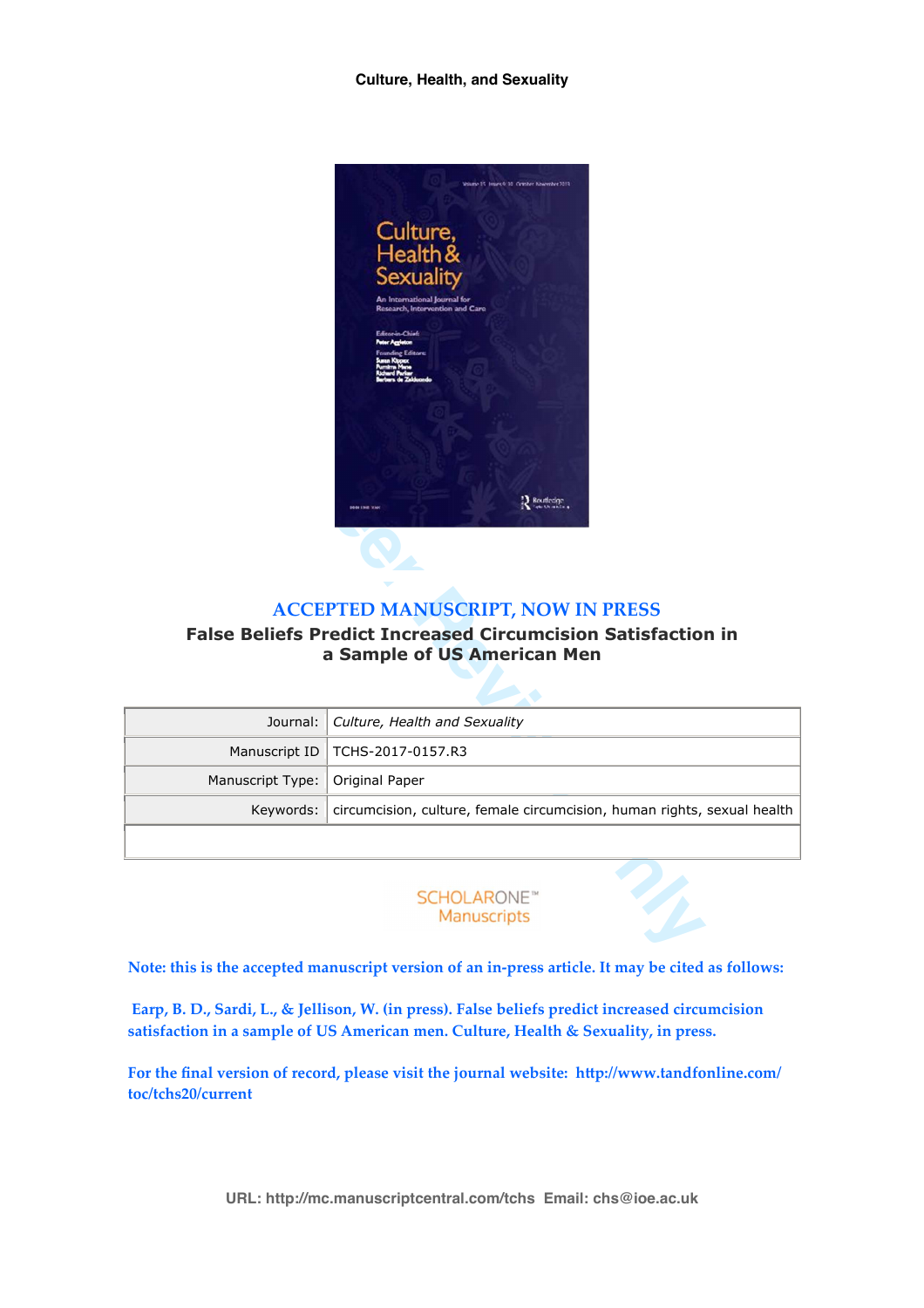## **False Beliefs Predict Increased Circumcision Satisfaction in a Sample of US American Men**

Brian D. Earp<sup>\*</sup><sup>a</sup>, Lauren M. Sardi<sup>b</sup>, and William A. Jellison<sup>c</sup> , Lauren M. Sardi<sup>b</sup>, and William A. Jellison<sup>c</sup>

*Departments of Philosophy and Psychology, Yale University, New Haven, CT, USA<sup>a</sup> Departments of Philosophy and Psychology, Yale University, New Haven, CT, USA<sup>a</sup>; Department of Sociology, Criminal Justice, and Anthropology, Quinnipiac University, Hamden, CT, USA<sup>b</sup>* of Sociology, Criminal Justice, and Anthropology, Quinnipiac University, Hamden, CT, USA<sup>b</sup>; *Department of Psychology, Quinnipiac University, Hamden, CT, USA<sup>c</sup>*

\*Corresponding Author: Brian D. Earp Email: brian.earp@gmail.com

**Faulthor: Brian D. Earp Email: brian.earp@gmail.com**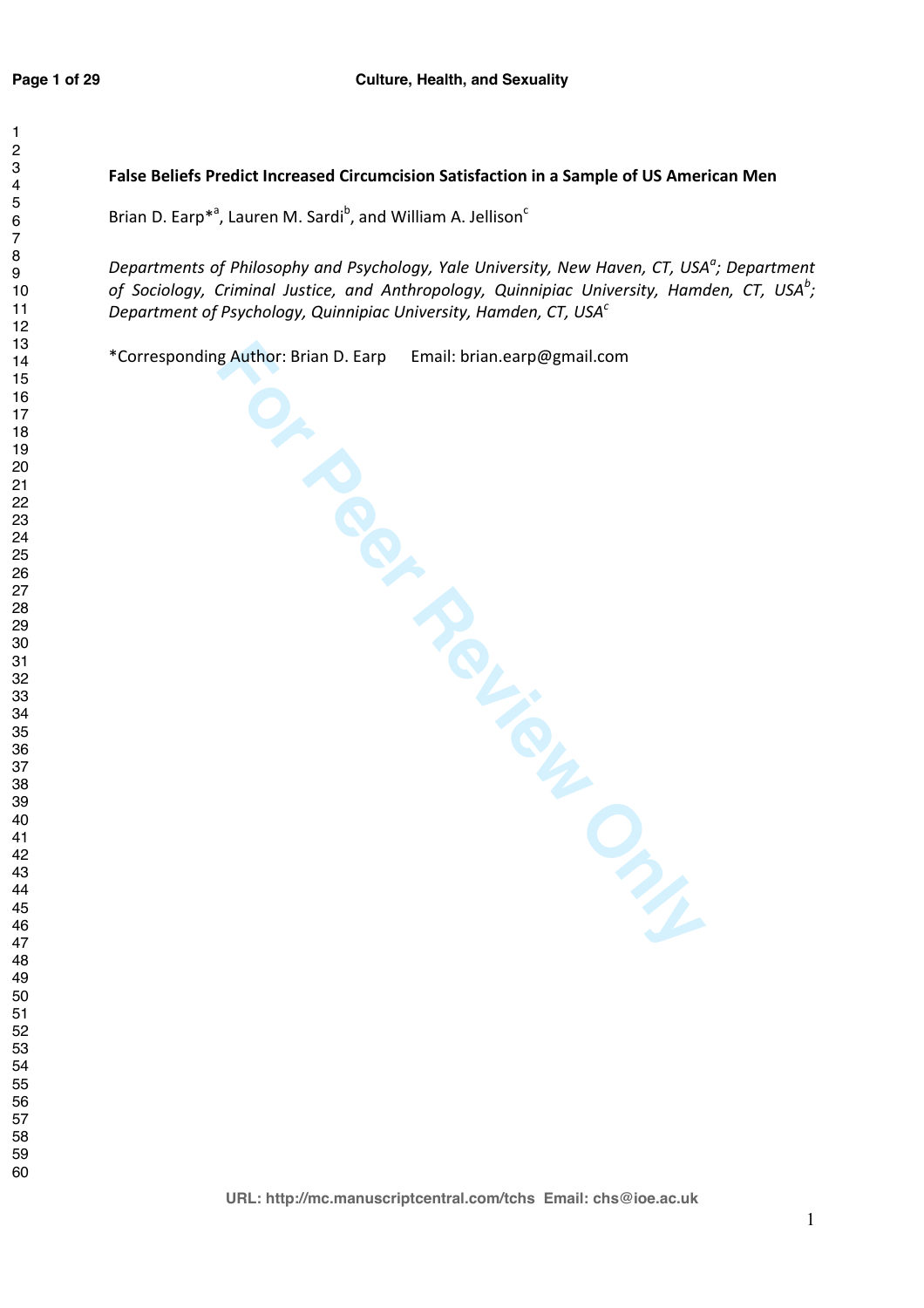#### **Abstract**

Critics of non-therapeutic male and female childhood genital cutting claim that such cutting is harmful. It is therefore puzzling that 'circumcised' women and men do not typically regard themselves as having been harmed by the cutting, notwithstanding the loss of sensitive, *prima facie* valuable tissue. For female genital cutting (FGC), a commonly proposed solution to this puzzle is that women who had part(s) of their vulvae removed before sexual debut 'do not know what they are missing' and may 'justify' their genitally altered state by adopting false beliefs about the benefits of FGC, while simultaneously stigmatising unmodified genitalia as unattractive or unclean. Might a similar phenomenon apply to neonatally circumcised men? In this survey of 999 US American men, we find that greater endorsement of false beliefs concerning circumcision and penile anatomy predicts greater satisfaction with being circumcised, while among genitally intact men, a trend in the opposite direction occurs: greater endorsement of false beliefs predicts less satisfaction with being genitally intact. These findings provide tentative support for the hypothesis that the lack of harm reported by many circumcised men, like the lack of harm reported by their female counterparts in societies that practice FGC, may be related to holding inaccurate beliefs concerning unaltered genitalia and the consequences of childhood genital modification.

**Keywords**: circumcision, sexual experience, satisfaction, FGC, FGM, USA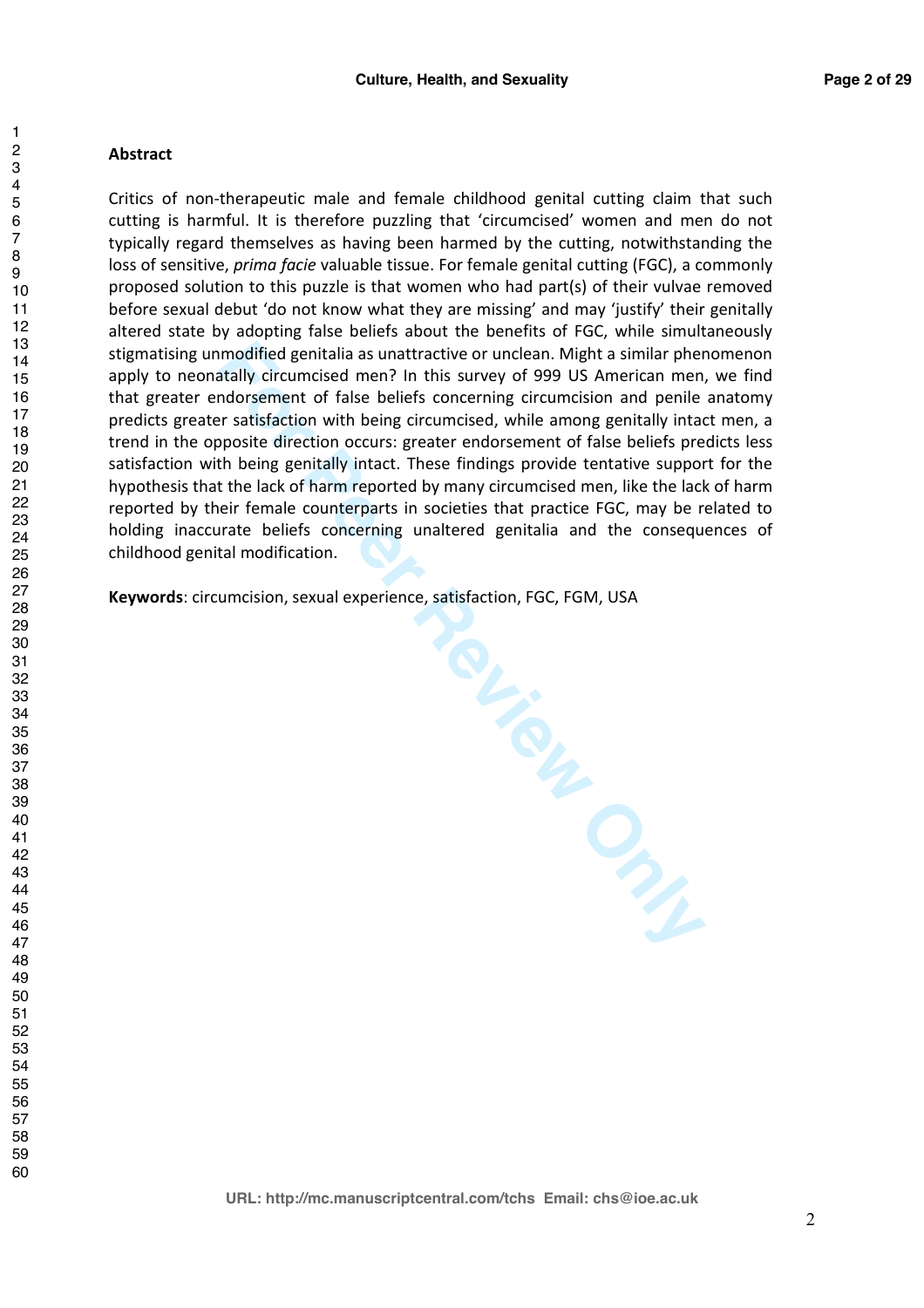# **Introduction**

Male circumcision is the surgical removal of part, or all, of the penile prepuce (foreskin; see Figure 1) (Taylor, Lockwood and Taylor 1996). Circumcision is by far the most common paediatric surgery performed in the USA (Witt, Weiss and Elixhauser 2014), while it is much less common in other industrialised nations (Morris et al. 2016; UNAIDS 2010; Wallerstein 1985). Although this surgery is in rare instances indicated as a medical treatment for a specific foreskin-related problem (chiefly for recurrent, pathologic phimosis due to balanitis xerotica obliterans), it is overwhelmingly performed on healthy infants or young children for perceived prophylactic, cultural/cosmetic, or ethno-religious reasons (Rickwood 1999; Sneppen and Thorup 2016; UNAIDS 2010).

**Follow Syncomously performed on healthy infants or young childrer (altratival/cosmetic, or ethno-religious reasons (Rickwood 1999; DNAIDS 2010).**<br> **Example 2010** (Figure 1: The absence of a strict medical indium<br>
INCNIDS When circumcision is performed in the absence of a strict medical indication, and on babies and young children who cannot provide their own consent, it raises a number of complex ethical issues (see, e.g., Benatar and Benatar 2003; Darby 2015, 2016; Foddy 2013; Hellsten 2004). Such non-therapeutic childhood male circumcision (NTC) has come under increased scrutiny in recent years, with some authors claiming it is a harmful practice, or even a violation of a child's right to bodily integrity (e.g., Fox and Thompson 2005; Frisch et al. 2013; Myers 2015; Svoboda 2013; Svoboda and Van Howe 2013; Ungar-Sargon 2015; for further discussion, see Earp 2017; Sardi 2011). Against this view, supporters of NTC often argue that the majority of men who were circumcised in infancy or early childhood do not regard themselves as having been harmed by the procedure  $-$  setting aside surgical mishaps  $-$  but rather see it as a neutral issue or even an improvement compared to the natural state (e.g., Jacobs and Arora 2015; Mazor 2013; Shweder 2013, 2016). Since most circumcised men do not regard circumcision as a harm, according to this view, there is little reason to attempt to curtail the practice.

 Critics of NTC typically concede that most circumcised men do not regard themselves as having been harmed by circumcision. But they qualify this concession in one of two ways. First, they draw attention to the minority of circumcised men who do regard themselves as having been harmed by circumcision—regardless of the occurrence of surgical complications—and suggest that the proportion of such men,<sup>1</sup> plus the magnitude of discontent expressed by some of them (despite barriers to reporting caused by social stigma, community pressure, fear of not being taken seriously, and so on), is great enough that reform is in fact needed (e.g., Boyle et al. 2002; Goldman 1999; Hammond 1999; Hammond and Carmack 2017; Watson 2014; see also Bossio and Pukall 2017). The second way they qualify their concession is to note that similar claims of feeling unharmed are expressed by the majority of 'circumcised' women (see Shell-Duncan and Hernlund 2000, for a discussion of this terminology) in societies where nontherapeutic female genital cutting (FGC) is culturally normative, including its most invasive forms (e.g., Darby and Svoboda 2007, 305; Hammond and Carmack 2017, 196).

In other words, despite the fact that FGC is generally understood—at least by Western observers and by local dissenters<sup>2</sup>—to be extremely harmful, most women who have actually undergone FGC do not regard themselves as having been harmed on balance by the intervention, much less "mutilated," to use the terminology of the World Health Organization (WHO 2008; see, e.g., Ahmadu 2000, 2007; Davis 2001; Obiora 1996; Public Policy Advisory Network on Female Genital Surgeries in Africa 2012). Instead, similar to many circumcised men in the USA, Israel, some Muslim-majority countries, and very often in their own communities,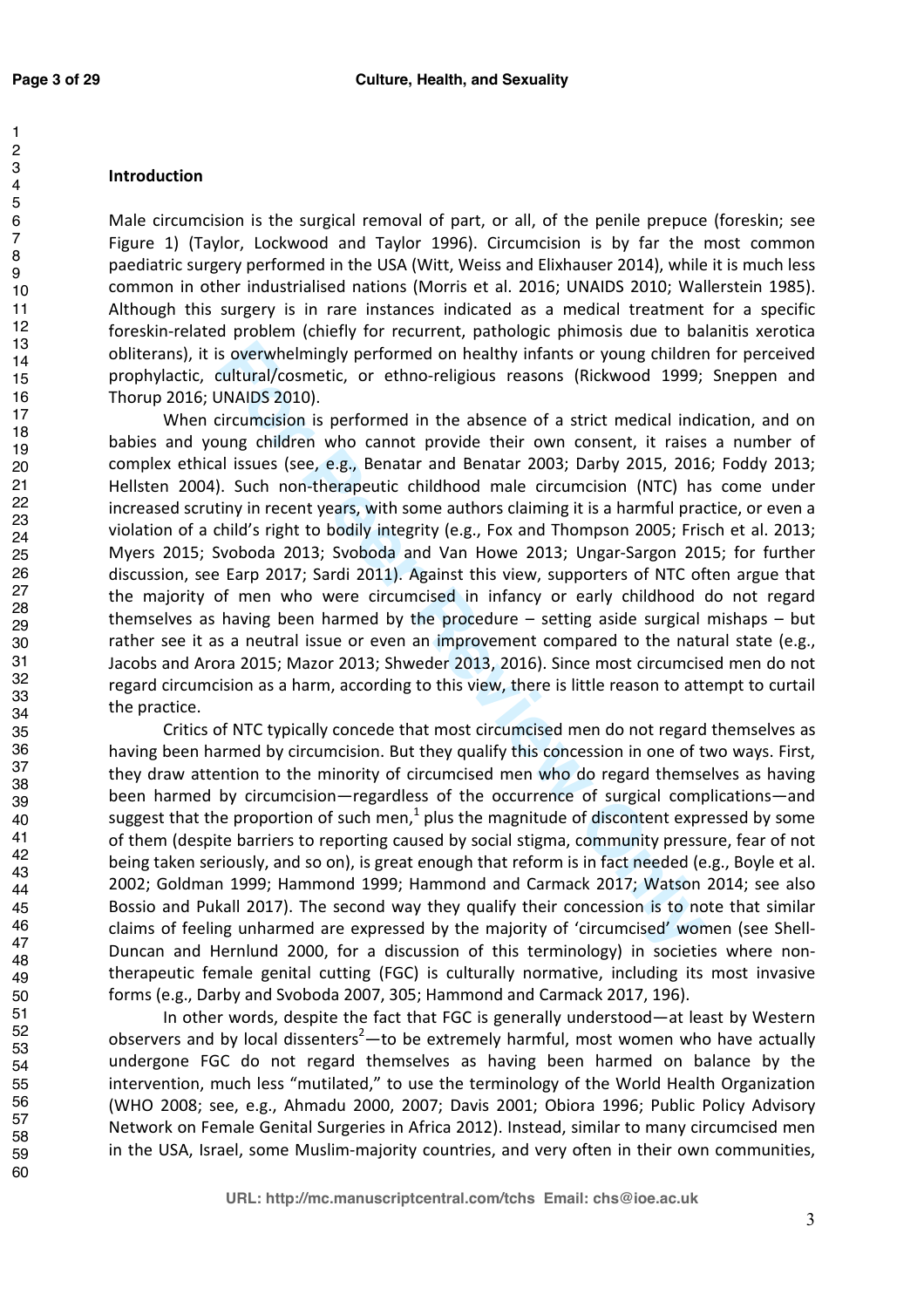these women tend to perceive their modified vulvae as improved or enhanced compared to the natural state (e.g., 'cleaner,' more 'feminine,' more aesthetically appealing: see, e.g., Ahmadu and Shweder 2009; Manderson 2004; Shweder 2000).

 One possible explanation for this discrepancy, i.e., between the harm judgments of critics and supporters of FGC, is that the latter may be on average or in certain respects less knowledgeable about the anatomy, functions, and sensory implications of surgically unmodified female genitalia (see, e.g., Abu-Sahlieh 1993; Ekwueme, Ezegwui, and Ezeoke 2010; Rahlenbeck and Mekonnen 2009; Sagna 2014, 615). This hypothesised asymmetry in knowledge could be due, at least in part, to a lack of personal experience with the relevant tissue among 'circumcised' women (especially post sexual debut; see Figure 2): in other words, if they were 'circumcised' early enough, they cannot truly 'know what they are missing.' The hypothesised asymmetry could also be due to certain false and stigmatising beliefs among such women about the dangers of leaving a girl 'uncircumcised' (see Figure 3), for example, the belief that girls with intact genitalia will be stubborn, promiscuous, or unable to control their sexual desires; that genital cutting is necessary for good hygiene or to prove virginity; or that babies will be harmed if they come into contact with their mother's external clitoris during childbirth (Ekwueme, Ezegwui, and Ezeoke 2010; Gruenbaum 2005; Johansen 2017; Merli 2010).

In like manner, critics of NTC suggest that its supporters may also possess, either on average or with respect to certain issues, less knowledge about the anatomy, functions, and sensory implications of surgically unmodified male genitalia, while simultaneously being more likely to adopt false beliefs that appear to 'justify' the irreversible bodily alteration that has already taken place (Goldman 1997; Taylor, Lockwood, and Taylor 1996). For example, they may falsely believe (see Sneppen and Thorup 2016) that failure to undergo circumcision in infancy or early childhood will result in a high likelihood that the individual will need a circumcision 'anyway' for medical reasons later on (see, for example, Haaf 2006).

**Example (especially post sexual debut; see Figure 2):** in other word<br>arly enough, they cannot truly 'know what they are missing.' The<br>lid also be due to certain false and stignantising beliefs among such<br>If leaving a girl Consistent with these predictions, Goldman (1997) reported that only about 50% of the circumcised men in his survey who either did not mind, or had positive attitudes about, being circumcised were aware that the foreskin had any purpose (see Figure 1). By contrast, of the circumcised men in his sample who wished that they had not been circumcised, 100% reported awareness that the foreskin had a purpose. In addition, Goldman found that those men who were glad to be circumcised were more likely than the others to underestimate the surface area of the adult foreskin. As Goldman (1997) notes: "These results suggest that the more awareness a man had of the impact of circumcision (i.e., that it involves the loss of a significant amount of tissue that has a purpose), the more likely he would be dissatisfied with being circumcised. Conversely, those who knew less about the impact of circumcision were more likely to be glad (or not care) that they were circumcised" (104).

Why might circumcised men know relatively little about the impact of circumcision, in terms of the genital structure it is designed to remove (i.e., the foreskin)? There are several possible explanations. One stems from the 'cognitive dissonance' hypothesis proposed in Figure 3, which predicts less motivation to learn, believe, or recall positive information about the foreskin if one has been circumcised. Moreover, in addition to a lack of personal experience with the relevant tissue, there may also be a paucity of reliable information about the foreskin in general in circumcision-majority societies, including among medical professionals (e.g., Goldman 2004). Consistent with this view, a study of US medical textbooks found that the majority of those sampled failed to provide complete and accurate information about the penis in its natural state (Harryman 2004). For example, some textbooks depicted the human penis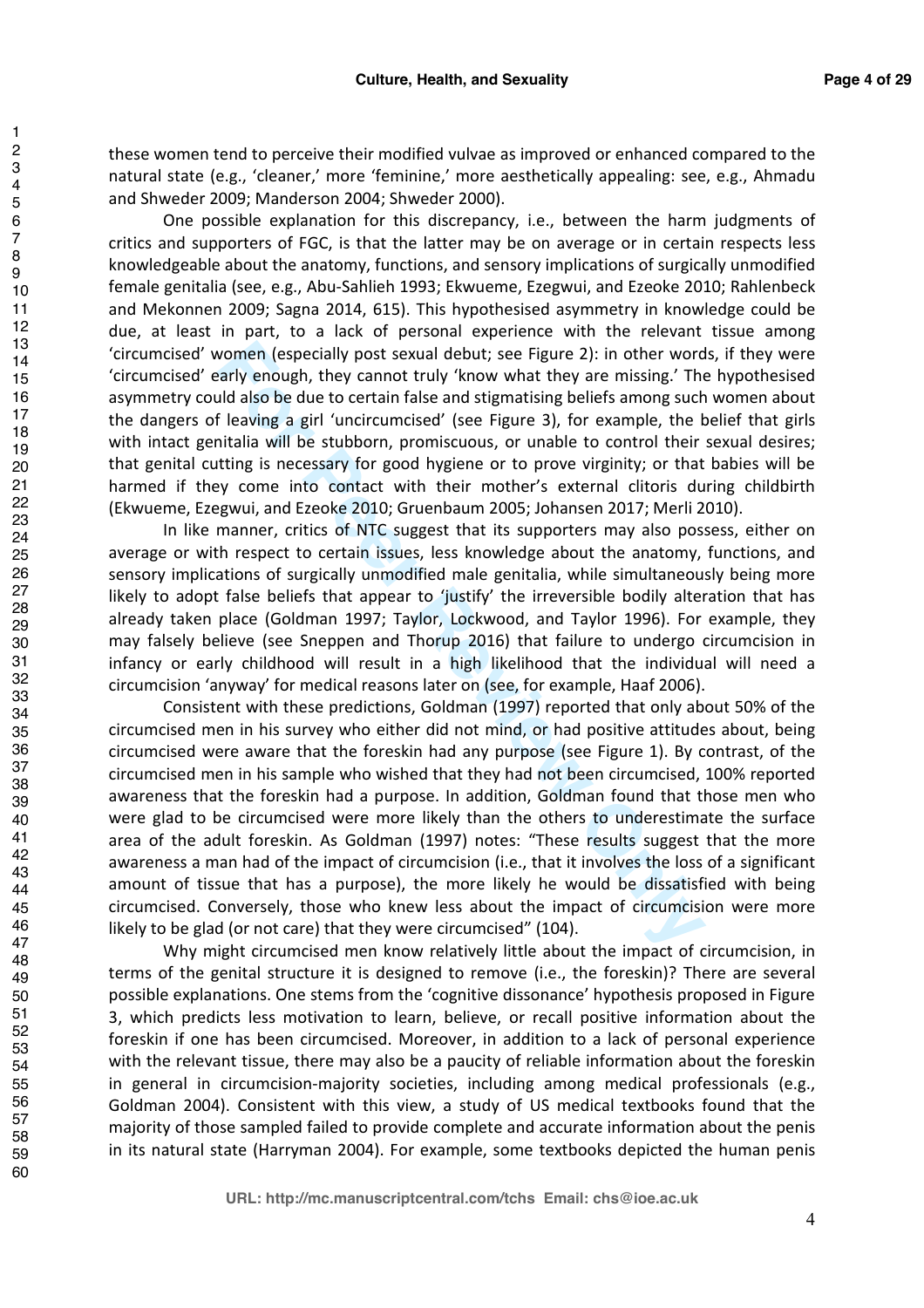only in a post-surgical condition (i.e., circumcised), with no description of the tissue that must first be removed for the penis to appear that way. In such circumstances, it would be easy to form the impression that the foreskin is an expendable body part without significant value, a view that appears to be relatively uncommon outside of circumcising societies (see Androus 2013; Dekkers 2009; for further discussion, see Frisch and Earp 2016a).

 To test these ideas, we conducted a survey of circumcised and non-circumcised US men. We assessed the degree of satisfaction they felt toward their circumcision status (i.e., circumcised vs. not circumcised) as well as their endorsement of various beliefs, both true and false, pertaining to circumcision and intact male genitalia. Following Goldman (1997), we hypothesised that, among circumcised men, greater endorsement of false beliefs would predict greater satisfaction with their circumcision status. Since such beliefs tend to normalise circumcised penises and/or stigmatise intact male genitalia—at least in majority (male) circumcised societies such as the USA—we predicted that the opposite relationship would hold for genitally intact men. That is, the greater number of false beliefs they endorsed, the less satisfied we expected them to be with not being circumcised.

hat, among circumcised men, greater endorsement of false beliefs<br>
to that, among circumcision status. Since such beliefs tend<br>
enies and/or stigmatise intact male genitalia—at least in im<br>
circles such as the USA—we predic While building on Goldman's (1997) preliminary research, our study differs from his in several important ways. First, Goldman's study used a non-representative convenience sample of persons attending a men's conference. As he notes, "Attendees to a men's conference are likely to be more sensitive to men's issues and to have had exposure to men's publications that might have discussed circumcision" (Goldman 1997, 104). By contrast, we framed our study in a general way to avoid such biased sampling, and drew from a more demographically diverse population of Amazon Mechanical Turk (MTurk) workers (see Buhrmester, Kwang and Gosling 2011).<sup>3</sup> Second, Goldman's sample size was relatively small ( $N = 56$ ), while ours was relatively large (*N* = 999). Finally, Goldman used just two questions to assess men's knowledge about foreskin size and function, whereas we worked with experts to develop a more robust, 10-item measure assessing men's knowledge of foreskin anatomy as well as circumcision-related issues more generally.

# **Method**

# *Participants*

There are no effect size estimates in the literature for studies employing these materials and methods. Moreover, our hypotheses concerned the existence and direction of the predicted effects rather than their magnitude. Therefore, initial power analyses to establish desired sample size were not performed. Sample size was instead determined by available funding.<sup>4</sup>

A total of 999 US participants completed the entire survey. To take the survey, participants had to agree that they were a man of at least 18 years of age. Participants were excluded if they did not know, or preferred not to report, their circumcision status; if their circumcision took place after the infant period (up to 1 year old); if they failed at least one of two embedded attention checks; or if they chose not to answer one of the main outcome variables.

This left 902 male participants, ranging in age from 18-75 (*M* = 34.0, *SD* = 10.0). Of those 902 participants, 732 identified as circumcised and 170 as non-circumcised. Additional demographic information can be found in the Appendix (see Supplementary material).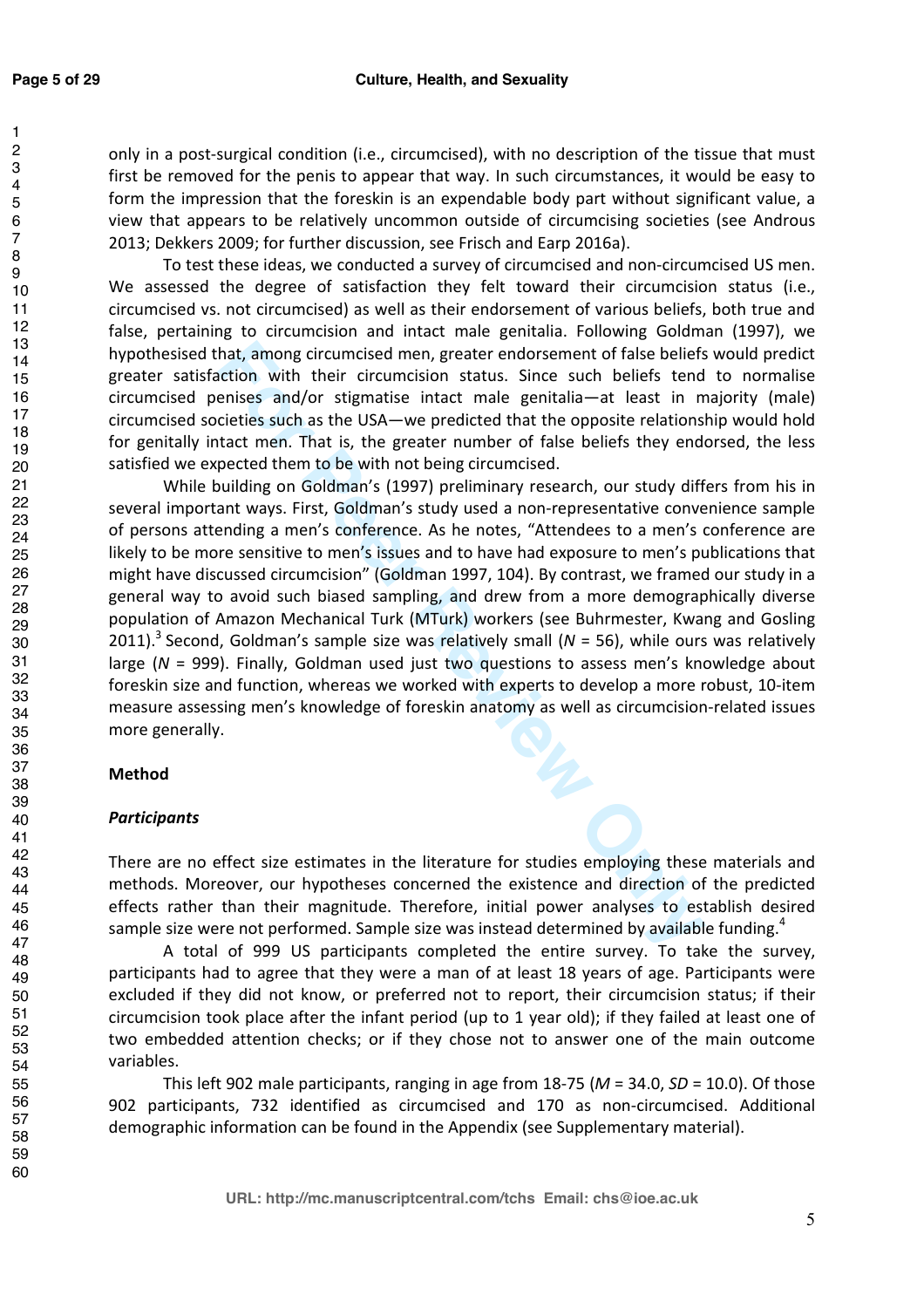#### *Measures*

#### *Circumcision status*

To assess circumcision status, participants were asked "To your knowledge, are you circumcised?" They were given the option of answering "Yes," "No," "I don't know," and "Prefer not to answer." Participants who responded "Yes" were asked to report, if they knew, when their circumcision occurred and whether there were any complications. Additional items asking about the reasons why participants were circumcised or not circumcised, where they were circumcised, etc., were also administered, but these data were not analysed for the present report. Only participants who answered "Yes" or "No" were included in subsequent analyses.<sup>5</sup>

#### *False beliefs*

**Example 10** and was merrical "Yes" or "No" were included<br>
consisted of 10 items, and was presented to participants as a "P<br>
on Quiz." In designing this measure, the present researchers we<br>
First, we needed to include item This measure consisted of 10 items, and was presented to participants as a "Penile Anatomy and Circumcision Quiz." In designing this measure, the present researchers were sensitive to several issues. First, we needed to include items for which there was an objectively correct answer, or at least an answer about which there is very little disagreement among qualified experts. This was deemed to be important because many common assertions about circumcision, including claims about its effects on sexual function, the likelihood and magnitude of various benefits and risks that are associated with it, and so on, are hotly contested even among scholarly authorities (Collier 2012); indeed, the literature in this area is polarised (see Earp 2015b; see also Earp and Darby 2017). Second, we needed to make sure that there was a reasonable mix of 'positive' and 'negative' claims about circumcision (and the foreskin), so that participants would not feel that there was a bias to the questions one way or the other, which might raise suspicions or possible experimenter demand issues. Third, we needed to make sure that the assessed beliefs covered a range of areas—from facts about anatomy, to medical consequences, to prevalence estimates, to cultural norms—so that results would not be confounded by having been drawn from too narrow a domain of interest. Finally, we needed to make sure that the quiz was not too long, such that participants would be more likely to complete the entire survey.

 To aid with these issues, we recruited two outside experts—one who is well-known for arguing in favour of the permissibility of NTC, and one who is well-known for arguing against its permissibility—to provide feedback on our initial list of items. We asked the experts to assess the degree to which there was one, and only one, correct answer for each question (on which both critics and proponents of NTC would agree), and to suggest any necessary changes to wording in cases where there was ambiguity. We also asked for feedback on any wording that might suggest a 'bias' either in favour of, or against, NTC, and we modified items accordingly. Items included statements such as, "Most medical associations around the world that have issued statements on routine new-born male circumcision recommend the procedure" (False); "After birth, a boy who has *not* been circumcised should have his foreskin 'retracted' or pulled back as soon as possible to facilitate cleaning" (False); and "According to the American Academy of Pediatrics, there is good evidence that being circumcised is associated with a lower incidence of urinary tract infections (UTIs) in boys under the age of 2" (True). Participants were asked to mark 'True' or 'False' in response to each item; incorrect answers were summed to produce a False Belief Score. The complete list of final items may be found in the Appendix.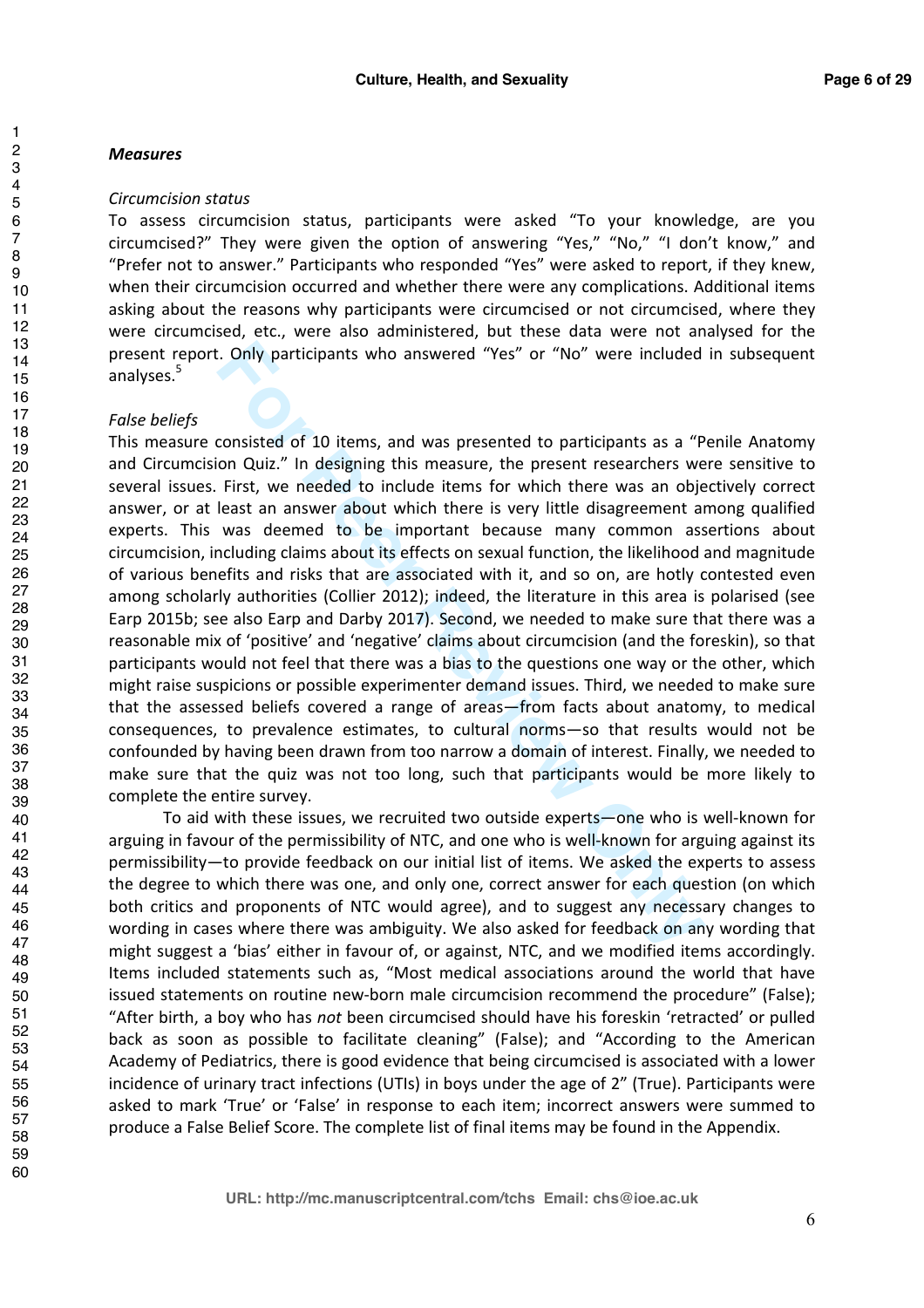# *Circumcision satisfaction*

Participants were asked three questions<sup>6</sup> to assess their degree of satisfaction with their circumcision status: "How satisfied/dissatisfied are you with your circumcision status?"  $(1 =$ very dissatisfied,  $2 =$  dissatisfied,  $3 =$  neither satisfied nor dissatisfied,  $4 =$  satisfied,  $5 =$  very satisfied); "How much is your circumcision status a positive/negative issue for you in your everyday life?" (1 = a very negative issue, 2 = a negative issue, 3 = neither a negative nor a positive issue,  $4 = a$  positive issue,  $5 = a$  very positive issue); "How positively/negatively does your circumcision status affect your sexual experience (if you are sexually active)?" (1 = very negatively,  $2$  = negatively,  $3$  = neither negatively nor positively,  $4$  = positively,  $5$  = very positively). These three items showed good internal consistency (Cronbach's α = .79) and were moderately positively intercorrelated (*r*s = .50-.66; *p*s < .001). They were therefore averaged to form a Circumcision Satisfaction Score.

# *Procedure*

Free items showed good internal consistency (Cronbach's α = sitively intercorrelated (rs = .50-.66; *ps* < .001). They were therefore is stincely intercorrelated (rs = .50-.66; *ps* < .001). They were therefore is the sym Study procedures were approved by the IRB where funding was granted (Quinnipiac University). The study was conducted with workers from Amazon's Mechanical Turk (MTurk) marketplace, who were paid \$1.00 for their time. For purposes of recruitment, the study was described as a "Men's Sexual and Reproductive Behavior and Knowledge Questionnaire," so that prospective participants would not know in advance that they would be asked questions about circumcision specifically. This was in order to avoid any possible selection biases, for example, overrepresentation of men with especially strong feelings about circumcision. After providing informed consent, participants were given a "Men's Sexual and Reproductive Health Knowledge Quiz," consisting of various filler questions designed to make the cover story more credible. These questions purported to assess their knowledge of general men's sexual health and reproductive issues unrelated to circumcision, such as the prevalence of prostate cancer, what a vasectomy entails, and so on. They were then told, "In the next part of the survey, we are going to focus on additional male reproductive and sexual health issues. In this section, the questions will relate to the topic of male circumcision, a common men's health issue." This wording was chosen to imply that questions relating to circumcision were just a part of the overarching survey, and not the specific focus of the study.

Next, participants were administered the *Circumcision Status* and *Circumcision Satisfaction* items described above, followed by the *False Beliefs* measure. Then, demographic information was collected, and participants were fully debriefed (online).

# **Results**

A linear regression was conducted with Circumcision Status and False Belief Score predicting Circumcision Satisfaction. Consistent with Aiken and West (1991), to ensure that the interaction term was orthogonal to its constituent variables, Circumcision status was coded (0 = not circumcised, 1 = circumcised) and False Belief Scores were centred (with an overall mean of 0). The interaction term for each participant was then created by multiplying Circumcision Status by the centred False Belief Score. A statistically significant Circumcision Status by False Belief Score interaction was observed: *B* = .160, *SE* = .039, *p* < .001 (β = .326). Simple slopes analyses demonstrated that, as hypothesised, for circumcised men, as the proportion of false beliefs increased, so did their degree of satisfaction with their circumcised state (*B* = .102, *SE* = .016, *p*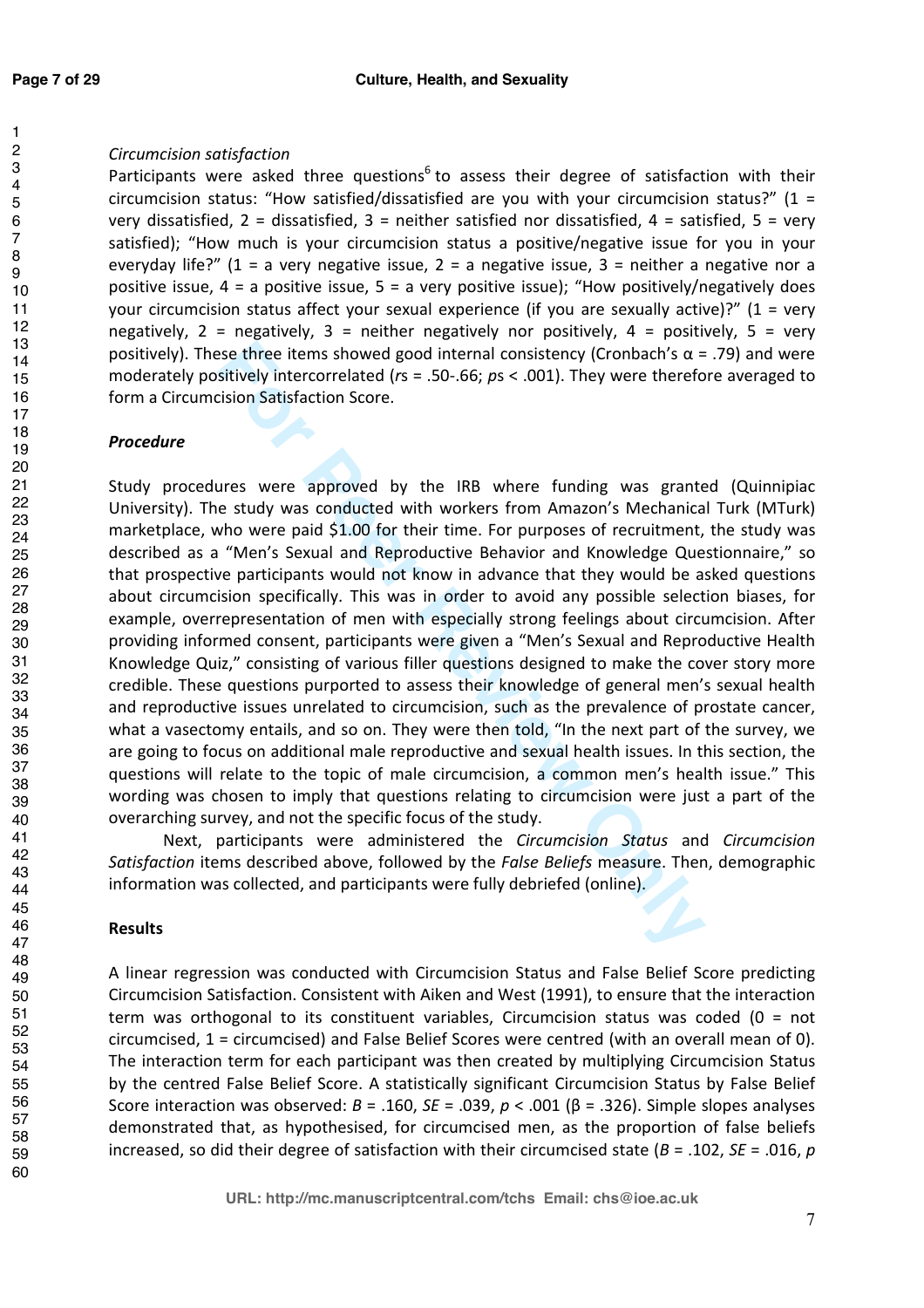< .001; β = .230). For non-circumcised men, although not statistically significant, the opposite pattern was observed: as the proportion of false beliefs increased, their degree of satisfaction tended to decrease ( $B = -0.058$ ,  $SE = 0.036$ ,  $p = 0.106$ ;  $β = -0.124$ ); see Figure 4. Post hoc power analyses revealed that roughly 3 times as many non-circumcised participants would have been needed for this latter effect to be statistically significant. For additional results and related exploratory analyses, see the Appendix.

#### **Discussion**

nd that, in a large sample of US American men, greater endors<br>rining circumcision and the foreskin predicted greater sat<br>status among circumcised participants; while, among met<br>te opposite pattern was seen (albeit not stat This study found that, in a large sample of US American men, greater endorsement of false beliefs concerning circumcision and the foreskin predicted greater satisfaction with circumcision status among circumcised participants; while, among non-circumcised participants, the opposite pattern was seen (albeit not statistically significant). These data are consistent with, and build on, research conducted by Goldman (1997). In his informal study with a small, non-representative sample, Goldman (1997) provided preliminary evidence that circumcised men with positive attitudes about their circumcision status may know less about the anatomy and functions of the foreskin compared to such men who have negative attitudes about their circumcision status. Goldman speculated that the more awareness a man had of basic issues regarding the inherent (as opposed to contested or probabilistic) effects of circumcision—namely, that it involves the removal of a substantial amount of functional tissue—the more he would be dissatisfied with being circumcised. The present study, involving a much larger, more demographically diverse sample and employing robust measures of circumcision-related beliefs and satisfaction, provides additional, albeit still tentative, support for the hypothesis advanced by Goldman (1997).

Why might many circumcised men, like their female counterparts in societies where female 'circumcision' is the norm, fail to regard the loss of sensitive genital tissue in infancy or early childhood as a harm? The answer explored here is that they may lack sufficient or accurate information regarding the anatomy and functions of the intact penis (or vulva), and about the consequences, both positive and negative, that have been reliably associated with their genital surgeries. Consistent with this perspective, in the present study, 49% of circumcised men (*n* = 359) reported that they are not confident that they would be able to identify if there were complications from their circumcision, while only 26% (*n* = 193) reported that they knew the reason why they were circumcised. Such men may also harbour false beliefs, as seen in the current sample, that reflect and reinforce wider cultural stigmatisation of surgically unmodified genitalia (see Waldeck 2003, for a theoretical analysis).

Cultural expectations, in the form of scripts or norms for example, undoubtedly play a large role in shaping individuals' attitudes toward their own (and their children's) genital status, whether modified or unmodified. To illustrate just how strong such cultural forces may be, consider that many 'circumcised' women do not want to "burden (their) daughter with excess clitoral and labial tissue that is unhygienic, unsightly, and interferes with sexual penetration" (Ahmadu and Shweder 2009, 17); these women report having the same desire for "healthy and aesthetically pleasing genitalia" in their daughters as they would want for their sons  $-$  an attitude that many Western mothers would presumably find shocking.

This is not to say that 'cultural' beliefs are necessarily false. Culturally influenced aesthetic preferences, in particular, come down to a matter of opinion, and reasonable people can disagree about what should be considered beautiful or normal. But it is precisely the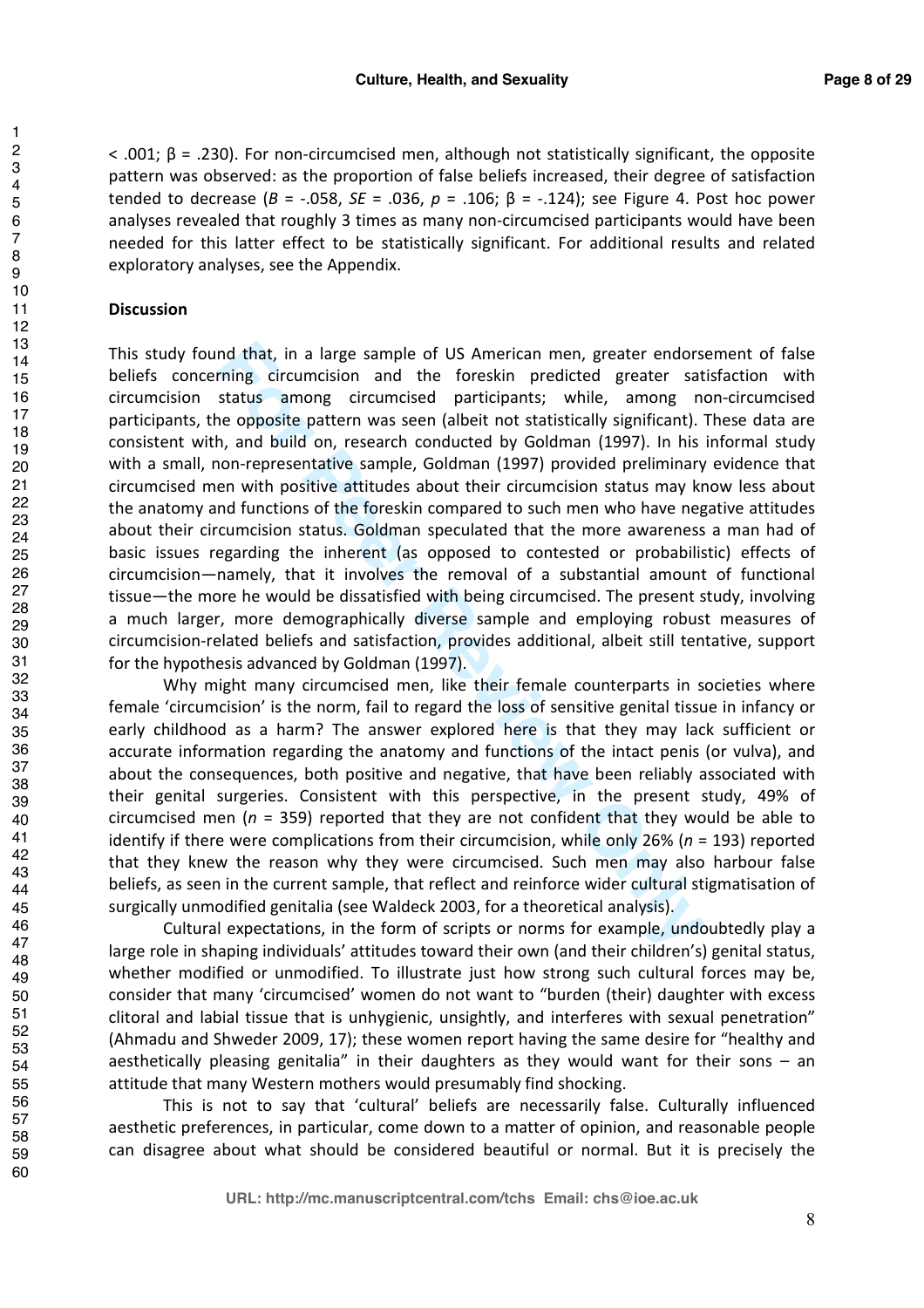#### **Culture, Health, and Sexuality**

subjectivity of such beliefs that introduces uncertainty into the system: when attitudes and expectations are not rooted in cross-cultural universals, but are rather variant or unstable across time and space, they may be susceptible to being questioned as individuals learn new information or begin to see things in a different light (see Earp and Darby 2017).

For example, after hearing about societies that do not routinely modify children's genitalia, engaging in a sexual encounter with someone who has not undergone such a modification, or learning about the properties or functions of the excised genital tissue (i.e., properties that one might reasonably regard as having value), some adults of all genders experience a 'perspective shift.' They begin to reconsider their feelings about their own genital status or about the practice of genital modification generally, sometimes resulting in very negative attitudes and emotions (Earp and Steinfeld 2017; Johansen 2017; Johnsdotter and Essén 2016; for further discussion, see Earp and Darby in press). Thus, while the majority of circumcised men and women in societies where nontherapeutic childhood genital cutting (NGC) is culturally entrenched appear to regard their modified genitalia as 'normal,' a minority of both sexes,<sup>7</sup> upon reflection, come to express anger and resentment at not having been able to provide their own informed consent for the procedure when they were old enough to understand what was at stake (Bossio and Pukall 2017; Earp and Darby 2017; Earp and Steinfeld 2017; Hammond and Carmack 2017).

It the practice of genital modification generally, sometimes reades and emotions (Earp and Steinfeld 2017; Johansen 2017; Johansen 2017; Johansen 2017; Johansen 2017; Johansen 2017; Johansen 2017; Johansen 2017; Johansen 2 In this study, we have provided preliminary evidence that male circumcision satisfaction may be positively associated with holding false beliefs about circumcision and the foreskin, with inaccurate judgments tending to be biased in a way that (1) supports the prevailing cultural norm and (2) reinforces stigmatisation of surgically unaltered male genitalia. A strength of the study is that the statistical analyses were confirmatory, based upon a single, *a priori* hypothesis, rather than exploratory in nature or based on HARKing (hypothesising after the results are known; see Kerr 1998). In addition, apart from a small pilot study to gather feedback on the wording of items, there is no 'file drawer' to potentially skew the findings (see Earp and Trafimow 2015; Rosenthal 1979). A further notable characteristic, especially compared to the earlier research by Goldman (1997), is the relatively large and demographically diverse sample—although we do not claim that our findings can be extrapolated beyond this group. Weaknesses include the correlational rather than experimental design of the study, and the use of non-validated measures as the primary outcome variables.

Future studies should explore the role of demographic factors in influencing the extent to which men are exposed to, process, believe, and recall positive and negative information regarding the foreskin and circumcision, and the effects of these factors on satisfaction. Do race, religion, or sexual orientation<sup>8</sup> affect satisfaction, the endorsement of false beliefs, or interactions among these variables? The theory of motivated reasoning (Kunda 1990) predicts that circumcised men will seek out information that supports circumcision and discount or ignore information that weighs against it. Future research should explore this hypothesis directly. Finally, similar research questions apply to nontherapeutic female genital cutting (FGC), and a replication of the present study in an FGC-practising society with female participants would be most welcome. We hope to address these and other questions in forthcoming work.

#### **Acknowledgments**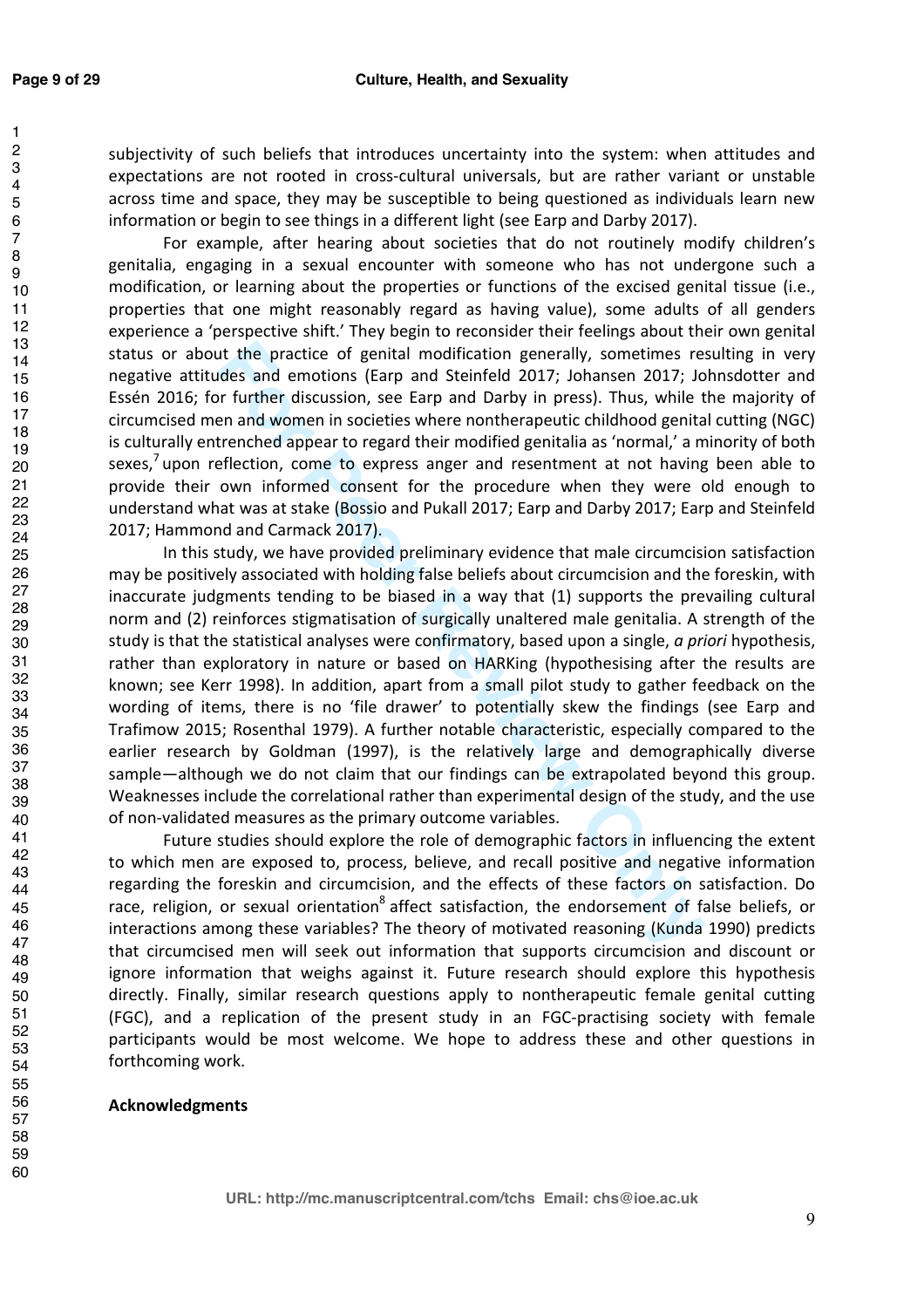We are grateful to Peter Chusid for research assistance, and to three anonymous reviewers for constructive criticism on an earlier draft. Portions of this paper were presented at the  $23<sup>rd</sup>$ Congress of the World Association for Sexual Health in Prague, May 2017, as well as at the Society for the Study of Social Problems' Annual Conference in Montreal, August 2017. Helpful feedback was also given by members of Marianne LaFrance's sex and gender lab at Yale University during the autumn semester of 2017.

#### **Disclosure statement**

The first author has published articles in the bioethics literature that raise normative concerns about nontherapeutic surgeries performed on minors, including surgeries for hypospadias (Carmack, Notini and Earp 2016) and routine male and female circumcision (Earp 2015c). To protect against any possible bias, outside experts were recruited to review study materials in advance of data collection (as described above), and all data analysis was conducted by the third author, who has no prior engagement with this subject matter. The data were then subsequently provided to the journal and the peer reviewers, one of whom conducted an independent analysis to reproduce the findings. No financial or other conflict of interest is reported by any of the authors.

#### **Funding**

This work was supported by Quinnipiac University's College of Arts and Sciences Grant-in-Aid funding.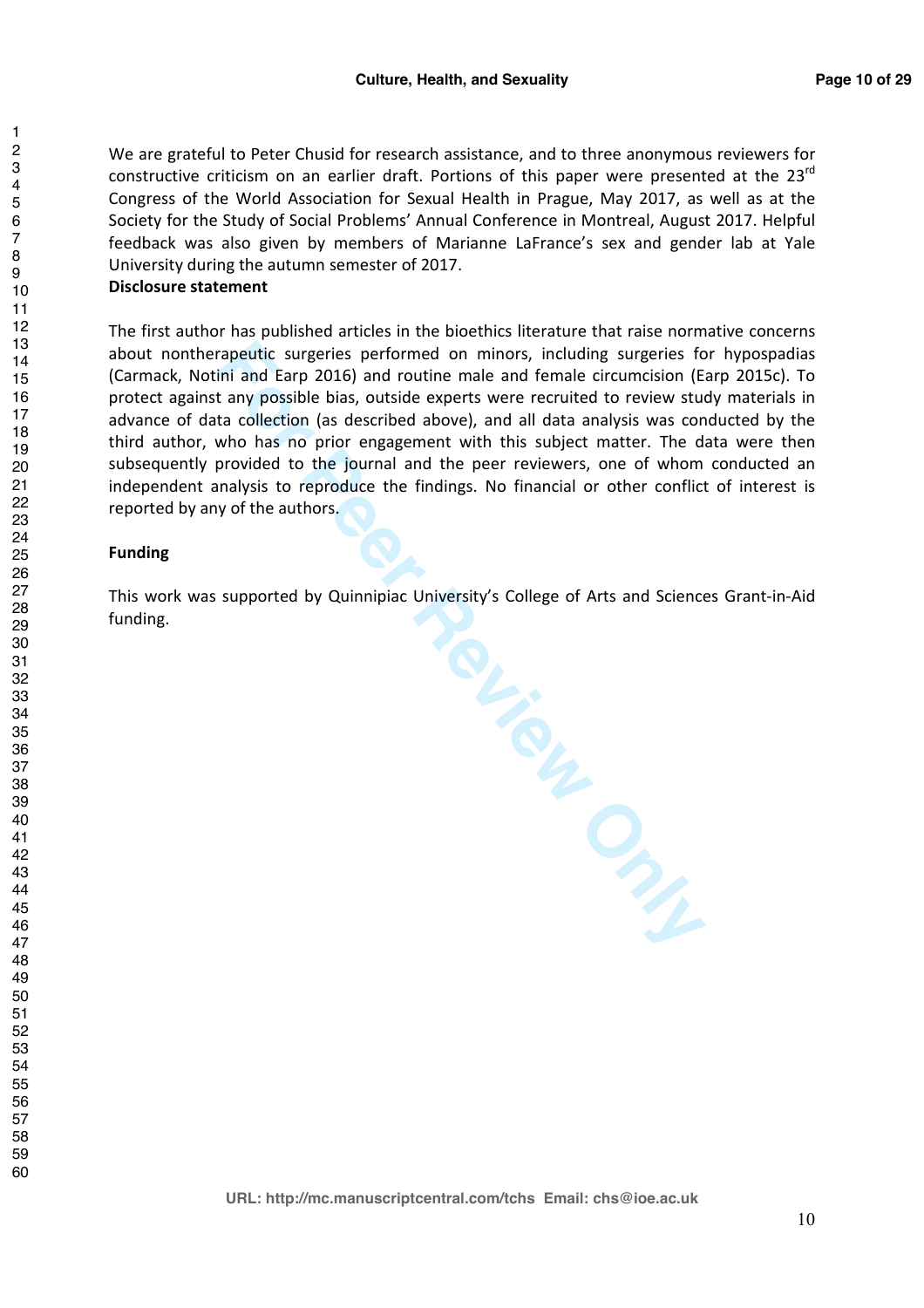#### 2 3 4 5 6 7 8 9 10 11 12 13 14 15 16 17 18 19 20 21 22 23 24 25 26 27 28 29 30 31 32 33 34 35 36 37 38 39 40 41 42 43 44 45 46 47 48 49 50 51 52 53 54 55 56 57 58 59 60

# **References**

- Abdulcadir, Jasmine, Diomidis Botsikas, Mylène Bolmont, Aline Bilancioni, Dahila Amal Djema, Francesco Bianchi Demicheli, Michal Yaron, and Patrick Petignat. 2016. "Sexual Anatomy and Function in Women with and without Genital Mutilation: A Cross-sectional Study." *Journal of Sexual Medicine* 13 (2): 226-237.
- Abu-Sahlieh, Sami A. Aldeeb. 1993. "To Mutilate in the Name of Jehovah or Allah: Legitimization of Male and Female Circumcision." *Medicine and Law* 13 (7-8): 575-622.
- Ahmadu, Fuambai S. 2007. "Ain't I a Woman Too? Challenging Myths of Sexual Dysfunction in Circumcised Women." In *Transcultural Bodies*, edited by Ylva Hernlund and Bettina Shell-Duncan, 278–310. New Brunswick: Rutgers University.
- Ahmadu, Fuambai S. 2000. "Rites and Wrongs: An Insider/outsider Reflects on Power and Excision." In *Female 'Circumcision' in Africa: Culture, Controversy, and Change,* edited by Bettina Shell-Duncan and Ylva Hernlund, 283–315. Boulder: Lynne Rienner.
- Ahmadu, Fuambai S., and Richard A. Shweder. 2009. "Disputing the Myth of the Sexual Dysfunction of Circumcised Women" *Anthropology Today* 25 (6): 14-17.
- Aiken, Leona S., and Stephen G. West. 1991. *Multiple Regression: Testing and Interpreting Interactions.* Newbury Park, CA: Sage.
- Androus, Zachary T. 2013. "Critiquing Circumcision: In Search of a New Paradigm for Conceptualizing Genital Modification." *Global Discourse* 3 (2): 266-280.
- Ball, Peter J. 2006. "A Survey of Subjective Foreskin Sensation in 600 Intact Men." In *Bodily Integrity and the Politics of Circumcision,* edited by George C. Denniston and others, 177–188. New York: Springer.
- Benatar, Michael, and David Benatar. 2003. "Between Prophylaxis and Child Abuse: The Ethics of Neonatal Male Circumcision." *American Journal of Bioethics* 3 (2): 35-48.
- **Example 10**<br> **Formalism Content Conference Control**<br> **Formalism Conference** Creaming Controls S. Controls and Conference Creaming S. 2000. "Rites and Wrongs: An Insider/outsider Reflects to." In *Fernale Circumcison'* in Bossio, Jennifer A. 2015. "Examining Sexual Correlates of Neonatal Circumcision in Adult Men." PhD Dissertation, Queen's University. https://qspace.library.queensu.ca/bitstream/handle/1974/13627/Bossio\_Jennifer\_A\_20 1509\_PhD.pdf;jsessionid=C5ECA44D6FD4936D91574C7B7A7CCE74?sequence=1.
- Bossio, Jennifer A., and Caroline F. Pukall. 2017. "Attitude Toward One's Circumcision Status Is More Important than Actual Circumcision Status for Men's Body Image and Sexual Functioning." *Archives of Sexual Behavior* in press.
- Bossio, Jennifer A., Caroline F. Pukall, and Stephen S. Steele. 2016. "Examining Penile Sensitivity in Neonatally Circumcised and Intact Men using Quantitative Sensory Testing." *Journal of Urology* 195 (6): 1848–1853.
- Boyle, Gregory J., Ronald Goldman, J. Steven Svoboda, and Ephrem Fernandez. 2002. "Male Circumcision: Pain, Trauma and Psychosexual Sequelae." *Journal of Health Psychology* 7 (3): 329-343.
- Buhrmester, Michael, Tracy Kwang, and Sam D. Gosling. 2011. "Amazon's Mechanical Turk: A New Source of Inexpensive, yet High-quality, Data?" *Perspectives on Psychological Science* 6 (1): 3-5.
- Carmack, Adrienne, Lauren Notini, and Brian D. Earp. 2016. "Should Surgery for Hypospadias be Performed Before an Age of Consent?" *Journal of Sex Research* 53 (8): 1047-1058.
- Catania, Lucrezia, Omar Abdulcadir, Vincenzo Puppo, Jole Baldaro Verde, Jasmine Abdulcadir, and Dalmar Abdulcadir. 2007. "Pleasure and Orgasm in Women with Female Genital Mutilation/Cutting (FGM/C). *Journal of Sexual Medicine* 4 (6): 1666-1678.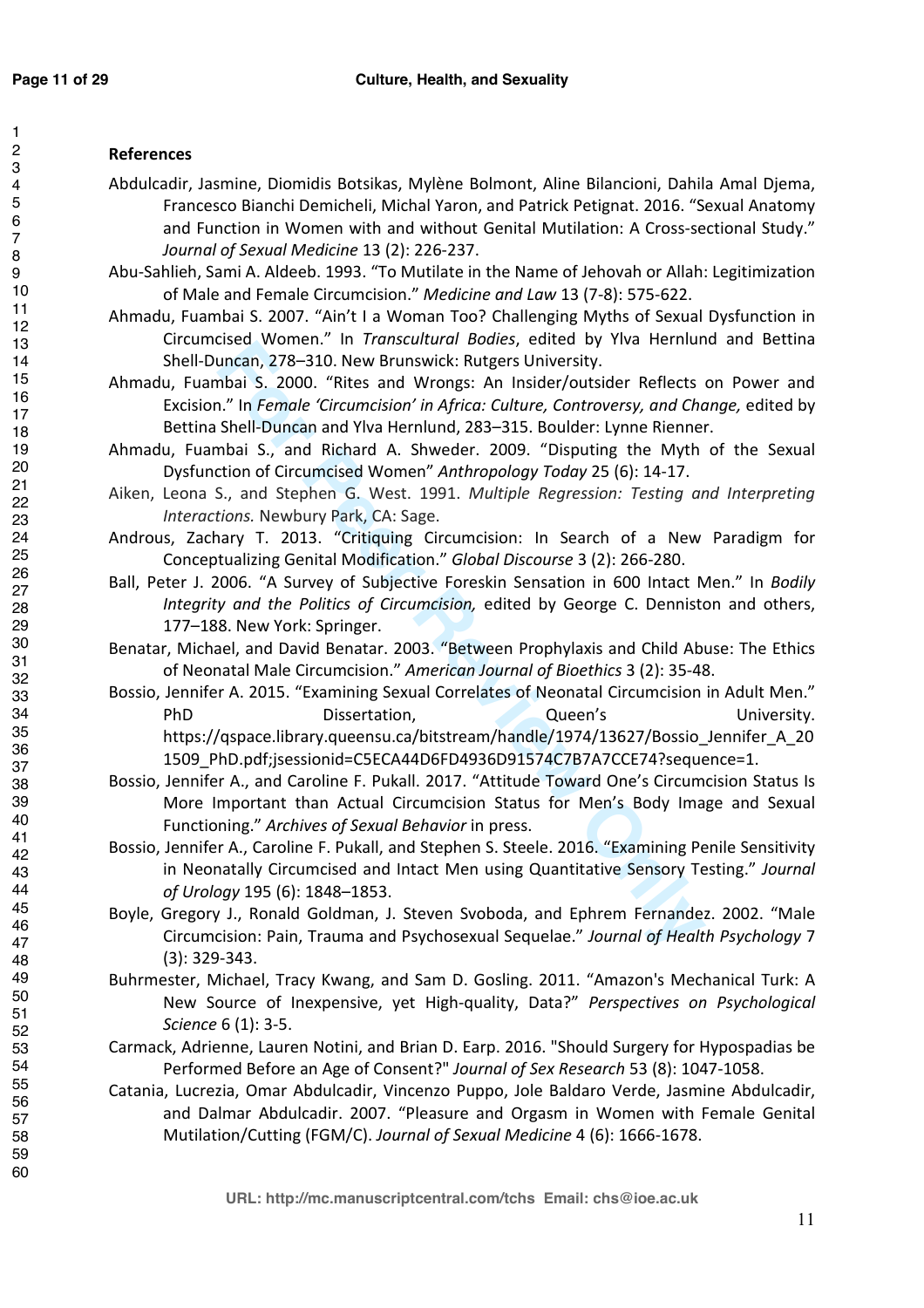Cold, Christopher J., and John R. Taylor. 1999. "The Prepuce." *BJU International 83* (S1): 34-44.

- Collier, R. 2012. "Ugly, Messy and Nasty Debate Surrounds Circumcision." *Canadian Medical Association Journal* 184 (1): E25-E26.
- Darby, Robert. 2015. "Risks, Benefits, Complications and Harms: Neglected Factors in the Current Debate on Non-Therapeutic Circumcision." *Kennedy Institute of Ethics Journal* 25 (1): 1-34.
- Darby, Robert. 2016. "Targeting Patients who Cannot Object? Re-examining the Case for Nontherapeutic Infant Circumcision." *SAGE Open* 6 (2): 2158244016649219.
- Darby, Robert, and J. Steven Svoboda. 2007. "A Rose by any other Name? Rethinking the Similarities and Differences between Male and Female Genital Cutting." *Medical Anthropology Quarterly* 21 (3): 301-323.
- Davis, Dena S. 2001. "Male and Female Genital Alteration: A Collision Course with the Law?" *Health Matrix* 11 (2): 487-570.
- Dekkers, Wim. 2009. "Routine (Non-religious) Neonatal Circumcision and Bodily Integrity: A Transatlantic Dialogue." *Kennedy Institute of Ethics Journal* 19 (2): 125-146.
- ties and Differences between Male and Female Genital Cu<br> *For Wolde and Female Genital Alteration:* A Collision Course v<br> *Motrix* 11 (2): 487-570.<br> *Motrix* 11 (2): 487-570.<br> *Motrix* 11 (2): 487-570.<br> *Portine* (Non-reli Dickerson, Debra J. 2007. "Crazy as They Need to Be: Circumcised Women Who Support the Practice." *Mother Jones*. December 3. Accessed 26 October 2017. http://www.motherjones.com/politics/2007/12/crazy-they-need-be-circumcisedwomen-who-support-practice/
- Earp, Brian D. 2017. "The Right to Bodily Integrity and the Concept of Sexual Harm." *Journal of Sexual Medicine* 14 (5 - Supp. 4): e239.
- Earp, Brian D. 2016a. "Between Moral Relativism and Moral Hypocrisy: Reframing the Debate on 'FGM.'" *Kennedy Institute of Ethics Journal* 26 (2): 105-144 and E1-E28.
- Earp, Brian D. 2016b. "In Defence of Genital Autonomy for Children." *Journal of Medical Ethics* 41 (3): 158-163.
- Earp, Brian D. 2016c. "Infant Circumcision and Adult Penile Sensitivity: Implications for Sexual Experience." *Trends in Urology & Men's Health* 7 (4): 17–21.
- Earp, Brian D. 2015a. "Sex and Circumcision." *American Journal of Bioethics* 15 (2): 43-45.
- Earp, Brian D. 2015b. "Addressing Polarisation in Science." *Journal of Medical Ethics* 41 (9): 782- 784.
- Earp, Brian D. 2015c. "Female Genital Mutilation and Male Circumcision: Toward an Autonomybased Ethical Framework." *Medicolegal and Bioethics* 5 (1): 89-104.
- Earp, Brian D., and Robert Darby. 2017. "Circumcision, Sexual Experience, and Harm." *University of Pennsylvania Journal of International Law* 37 (2–online): 1–57.
- Earp, Brian D., and Robert Darby. In press. "Circumcision, Autonomy, and Public Health." *Public Health Ethics,* in press.
- Earp, Brian D., and David Shaw. 2017. "Cultural Bias in American Medicine: The Case of Infant Male Circumcision." *Journal of Pediatric Ethics* 1 (1): 9-26.
- Earp, Brian D., and Rebecca Steinfeld. 2017. "Gender and Genital cutting: A New Paradigm." In *Gifted Women, Fragile Men*, edited by Theresa G. Barbat. Brussels: ALDE Group-EU Parliament.
- Earp, Brian D., and David Trafimow. 2015. "Replication, Falsification, and the Crisis of Confidence in Social Psychology." *Frontiers in Psychology* 6 (621): 1-11.
- Ekwueme, O. C., H. U. Ezegwui, and U. Ezeoke. 2010. "Dispelling the Myths and Beliefs toward Female Genital Cutting of Woman: Assessing General Outpatient Services at a Tertiary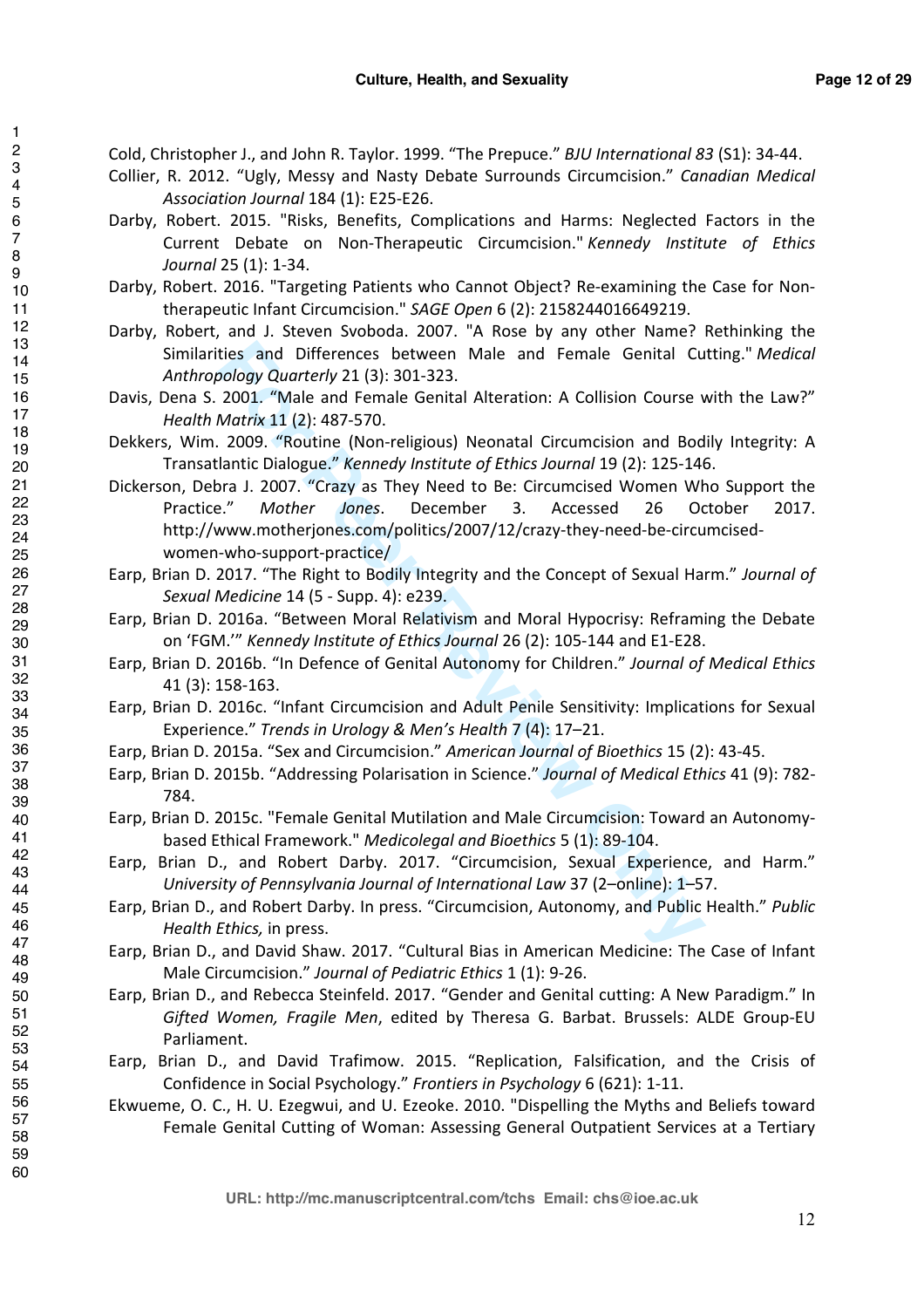#### **Culture, Health, and Sexuality**

Health Institution in Enugu state, Nigeria." *East African Journal of Public Health* 7 (1): 64- 67.

- Faul, Franz, Edgar Erdfelder., Axel Buchner, and Albert-Georg Lang. 2009. "Statistical Power Analyses using G\*Power 3.1: Tests for Correlation and Regression Analyses." *Behavior Research Methods* 41: 1149-1160.
- Faul, Franz, Edgar Erdfelder, Albert-Georg Lang, and Axel Buchner. 2007. "G\*Power 3: A Flexible Statistical Power Analysis Program for the Social, Behavioral, and Biomedical Sciences." *Behavior Research Methods* 39: 175-191.
- Foddy, Bennett. 2013. "Medical, Religious and Social Reasons for and against an Ancient Rite." *Journal of Medical Ethics* 39 (7): 415.
- Fox, Marie, and Michael Thomson. 2005. "A Covenant with the Status Quo? Male Circumcision and the new BMA Guidance to Doctors." *Journal of Medical Ethics* 31 (8): 463-469.
- of Medical Ethics 39 (7): 415.<br>
Michael Thomson. 2005. "A Covenant with the Status Quo? Mal<br>
new BMA Guidance to Doctors." Journal of Medical Ethics 31 (8):<br>
new BMA Guidance to Doctors." Journal of Medical Ethics 31 (8):<br> Frisch, Morten, Y. Aigrain, V. Barauskas, R. Bjarnason, S. A. Boddy, P. Czauderna, and M. Gahr. 2013. "Cultural Bias in the AAP's 2012 Technical Report and Policy Statement on Male Circumcision." *Pediatrics* 131 (4): 796-800.
- Frisch, Morten, and Brian D. Earp. 2016a. "Circumcision of Male Infants and Children as a Public Health Measure in Developed Countries: A Critical Assessment of Recent Evidence." *Global Public Health*, in press.
- Frisch, Morten, and Brian D. Earp. 2016b. "Problems in the Qualitative Synthesis Paper on Sexual Outcomes Following Non-Medical Male Circumcision by Shabanzadeh et al." *Danish Medical Journal* 63 (7): A5245.
- Frisch, Morten, and Jacob Simonsen. 2016. "Cultural Background, Non-therapeutic Circumcision and the Risk of Meatal Stenosis and other Urethral Stricture Disease: Two Nationwide Register-based Cohort Studies in Denmark 1977–2013." *The Surgeon*, in press.
- Goldman, Ronald. 2004. "Circumcision Policy: A Psychosocial Perspective." *Paediatrics & Child Health* 9 (9): 630-633.
- Goldman, Ronald. 1999. "The Psychological Impact of Circumcision." *BJU International* 83 (S1): 93-102.
- Goldman, Ronald. 1997. *Circumcision: The Hidden Trauma*. Boston: Vanguard Publications.
- Gruenbaum, Ellen. 2005. "Socio-Cultural Dynamics of Female Genital Cutting: Research Findings, Gaps, and Directions." *Culture, Health, & Sexuality* 7 (5): 429-441.
- Haaf, Wendy. 2006. "Circumcision Decision." *Today's Parent*. Accessed 26 October 2017. https://www.todaysparent.com/baby/baby-health/circumcision-decision/.
- Hammond, T. 1999. "A Preliminary Poll of Men Circumcised in Infancy or Childhood." *BJU International* 83 (S1): 85-92.
- Hammond, T., and Adrienne Carmack. 2017. "Long-Term Adverse Outcomes from Neonatal Circumcision Reported in a Survey of 1,008 Men: An Overview of Health and Human Rights Implications." *The International Journal of Human Rights* 21 (2): 189–218.
- Harmon-Jones, Eddie, and Cindy Harmon-Jones. 2007. "Cognitive Dissonance Theory after 50 Years of Development." *Zeitschrift für Sozialpsychologie* 38 (1): 7-16.
- Harryman, Gary L. 2004. "An Analysis of the Accuracy of the Presentation of the Human Penis in Anatomical Source Materials." In *Flesh and Blood*, edited by George C. Denniston, Frederick M. Hodges, and Marilyn F. Milos, 17-26. New York: Springer.
- Hauser, David J., and Norbert Schwarz. 2016. "Attentive Turkers: MTurk Participants Perform Better on Online Attention Checks than do Subject Pool Participants." *Behavior Research Methods* 48 (1): 400–407.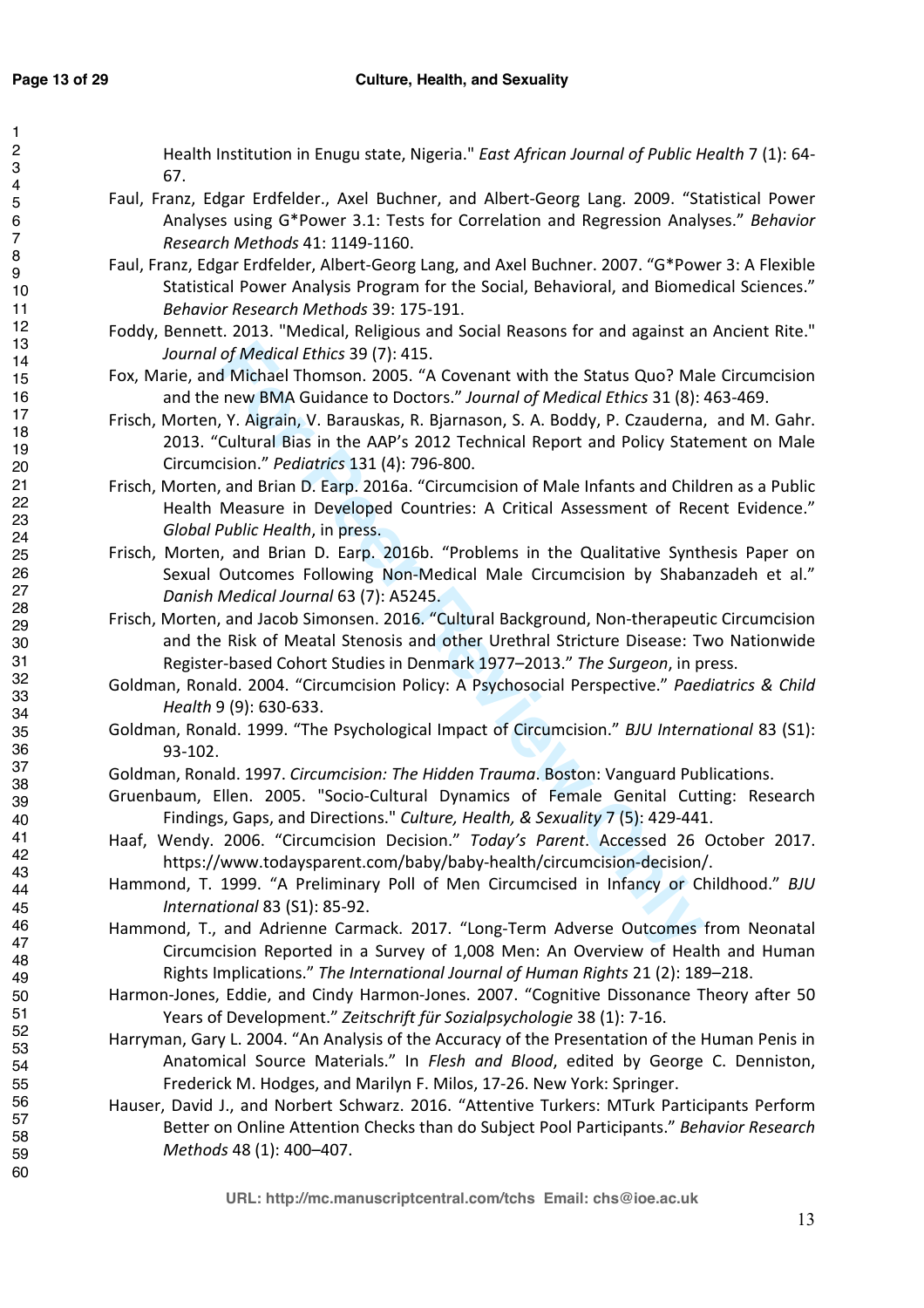Hellsten, Sirkku K. 2004. "Rationalising Circumcision: From Tradition to Fashion, from Public Health to Individual Freedom." *Journal of Medical Ethics* 30 (3): 248-253.

Jacobs, Allan J., and Kavita Shah Arora. 2015. "Ritual Male Infant Circumcision and Human Rights." *The American Journal of Bioethics* 15 (2): 30-39.

James, Stanlie M., and Claire C. Robertson. 2002. *Genital Cutting and Transnational Sisterhood: Disputing US Polemics*. Chicago: University of Illinois Press.

Johansen, Ragnhild Elise B. 2017. "Undoing Female Genital Cutting: Perceptions and Experiences of Infibulation, Defibulation and Virginity among Somali and Sudanese Migrants in Norway." *Culture, Health & Sexuality* 19 (4): 528-542.

ara. 2013. "Discourses on Sexual Pleasure after Genital Modificatio<br>tal Determinism (a Response to J. Steven Svoboda)." *Global Discou*<br>ara, and Birgitta Essén. 2016. "Cultural Change after Migration: C<br>Western Migrant Com Johnsdotter, Sara. 2013. "Discourses on Sexual Pleasure after Genital Modifications: The Fallacy of Genital Determinism (a Response to J. Steven Svoboda)." *Global Discourse* 3 (2): 256- 265.

Johnsdotter, Sara, and Birgitta Essén. 2016. "Cultural Change after Migration: Circumcision of Girls in Western Migrant Communities." *Best Practice & Research Clinical Obstetrics & Gynaecology* 32: 15-25.

Kerr, Norbert L. 1998. "HARKing: Hypothesizing after the Results are Known." *Personality and Social Psychology Review* 2 (3): 196-217.

Kigozi, Godfrey, Maria Wawer, Absalom Ssettuba, Joseph Kagaayi, Fred Nalugoda, Stephen Watya, Fred Wabwire Mangen et al. 2009. "Foreskin Surface Area and HIV Acquisition in Rakai, Uganda (Size Matters)." *AIDS* 23 (16): 2209-2213.

Kim, DaiSik, and Myung-Geol Pang. 2007. "The Effect of Male Circumcision on Sexuality." *BJU International* 99 (3): 619-622.

Kunda, Ziva. 1990. "The Case for Motivated Reasoning." *Psychological Bulletin* 108 (3): 480-498.

Manderson, Lenore. 2004. "Local Rites and Body Politics: Tensions between Cultural Diversity and Human Rights." *International Feminist Journal of Politics* 6 (2): 285-307.

Mazor, Joseph. 2013. "The Child's Interests and the Case for the Permissibility of Male Infant Circumcision." *Journal of Medical Ethics* 39 (7): 421-428.

Merli, Claudia. 2010. "Male and Female Genital Cutting among Southern Thailand's Muslims: Rituals, Biomedical Practice and Local Discourses." *Culture, Health & Sexuality* 12 (7):

Moore, Peter. 2015. "Young Americans Less Supportive of Circumcision at Birth." *YouGov.* Accessed 26 October 2017. https://today.yougov.com/news/2015/02/03/youngeramericans-circumcision/.

Morris, Brian J., Richard Wamai, Esther Henebeng, Aaron Tobian, Jeffrey Klausner, Joya Banerjee, and Catherine Hankins. 2016. "Estimation of Country-specific and Global Prevalence of Male Circumcision." *Population Health Metrics* 14 (1): 1.

Myers, Alex. 2015. "Neonatal Male Circumcision, if Not Already Commonplace, Would Be Plainly Unacceptable by Modern Ethical Standards." *American Journal of Bioethics* 15 (2): 54-55.

Nnaemeka, Obioma. 2001. "If Female Circumcision Did Not Exist, Western Feminism Would Invent It." In *Eye to Eye: Women Practicing Development across Cultures*, edited by Susan Perry and Celeste Schenk, 171-189. London: Zed Books.

Obermeyer, Carla Makhlouf. 2005. "The Consequences of Female Circumcision for Health and Sexuality: An Update on the Evidence." *Culture, Health & Sexuality* 7 (5): 443-461.

Obermeyer, Carla Makhlouf. 2003. "The Health Consequences of Female Circumcision: Science, Advocacy, and Standards of Evidence." *Medical Anthropology Quarterly* 17 (3): 394-412.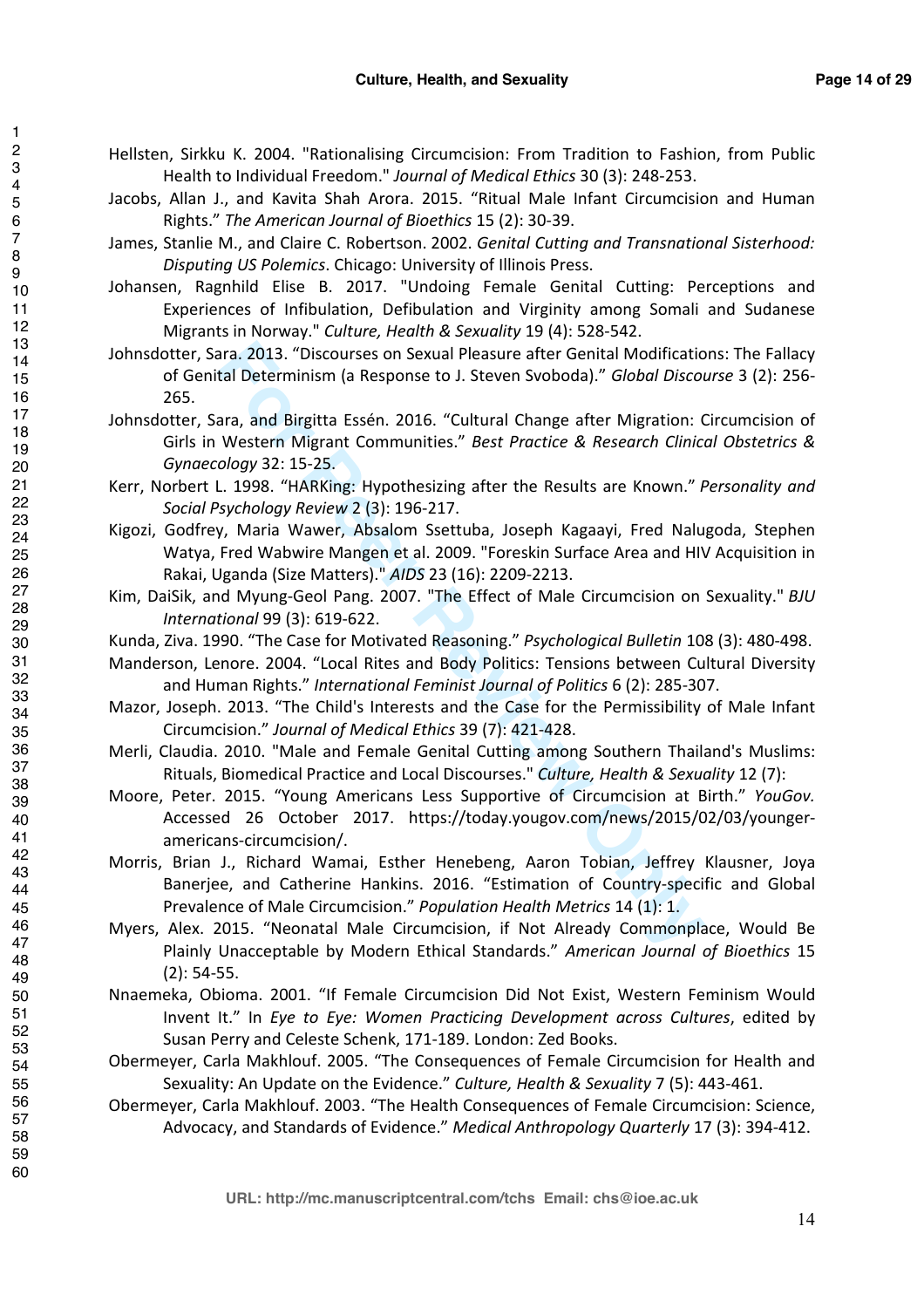- Obermeyer, Carla Makhlouf. 1999. "Female Genital Surgeries: The Known, the Unknown, and the Unknowable." *Medical Anthropology Quarterly* 13 (1): 79-106.
- Obiora, L. Amede. 1996. "Bridges and Barricades: Rethinking Polemics and Intransigence in the Campaign against Female Circumcision." *Case Western Reserve Law Review* 47: 275– 378.
- Public Policy Advisory Network on Female Genital Surgeries in Africa. 2012. "Seven Things to Know about Female Genital Surgeries in Africa." *The Hastings Center Report* 42 (6): 19- 27. htt
- Rahlenbeck, Sibylle I., and Wubegzier Mekonnen. 2009. "Growing Rejection of Female Genital Cutting among Women of Reproductive Age in Amhara, Ethiopia." *Culture, Health & Sexuality* 11 (4): 443-452.
- Rickwood, A. M. K. 1999. "Medical Indications for Circumcision." *BJU International* 83 (S1): 45- 51.
- Risser, Jan M., William L. Risser, Mona A. Eissa, Polly F. Cromwell, Michelle S. Barratt, and Andrea Bortot. 2004. "Self-assessment of Circumcision Status by Adolescents." *American Journal of Epidemiology* 159 (11): 1095-1097.
- Rosenthal, Robert. 1979. "The 'File Drawer Problem' and Tolerance for Null Results." *Psychological Bulletin* 86 (3): 638-641.
- Sagna, Marguerite L. 2014. "Gender Differences in Support for the Discontinuation of Female Genital Cutting in Sierra Leone." *Culture, Health & Sexuality* 16 (6): 603-619.
- Sardi, Lauren M. 2011. "The Male Neonatal Circumcision Debate: Social Movements, Sexual Citizenship, and Human Rights." *Societies Without Borders* 6 (3): 304-329.
- Shell-Duncan, Bettina, and Ylva Hernlund, eds. 2000. *Female 'Circumcision' in Africa: Culture, Controversy, and Change*. Boulder, CO: Lynne Rienner.
- Shweder, Richard A. 2016. "Equality Now in Genital Reshaping: Brian Earp's Search for Moral Consistency." *Kennedy Institute of Ethics Journal* 26 (2): 145-54.
- Shweder, Richard A. 2013. "The Goose and the Gander: The Genital Wars." *Global Discourse* 3 (2): 348-366.
- Shweder, Richard. A. 2000. "What about 'Female Genital Mutilation'? And why Understanding Culture Matters in the First Place." *Daedalus* 129 (4): 209-232.
- among Women of Reproductive Age in Amhara, Ethiopia." Culty 11 (4): 443-452.<br> *K.* K. 1999. "Medical Indications for Circumcision." *BJU Internation*.<br>
William L. Risser, Mona A. Eissa, Polly F. Cromwell, Michelle Sortot. Silberman, M. Six, Kristy Milland, Rochelle LaPlante, Joel Ross, and Lilly Irani. 2015. "Stop Citing Ross et al. 2010, 'Who are the Crowdworkers?'" *Medium*. Accessed 26 October 2017. https://medium.com/@silberman/stop-citing-ross-et-al-2010-who-are-thecrowdworkers-b3b9b1e8d300
- Silverman, Eric K. 2004. "Anthropology and Circumcision." *Annual Review of Anthropology* 33: 419-445.
- Sneppen, I., and J. Thorup. 2016. "Foreskin Morbidity in Uncircumcised Males." *Pediatrics* 137 (5): e20154340.
- Svoboda, J. Steven. 2013. "Circumcision of Male Infants as a Human Rights Violation." *Journal of Medical Ethics* 39 (7): 469-474.
- Svoboda, J. Steven, and Robert S. Van Howe. 2013. "Out of Step: Fatal Flaws in the Latest AAP Policy Report on Neonatal Circumcision." *Journal of Medical Ethics* 39 (7): 434-441.
- Taylor, J. R., A. P. Lockwood, and A. J. Taylor. 1996. "The Prepuce: Specialized Mucosa of the Penis and its Loss to Circumcision." *British Journal of Urology* 77 (2): 291-295.

**URL: http://mc.manuscriptcentral.com/tchs Email: chs@ioe.ac.uk**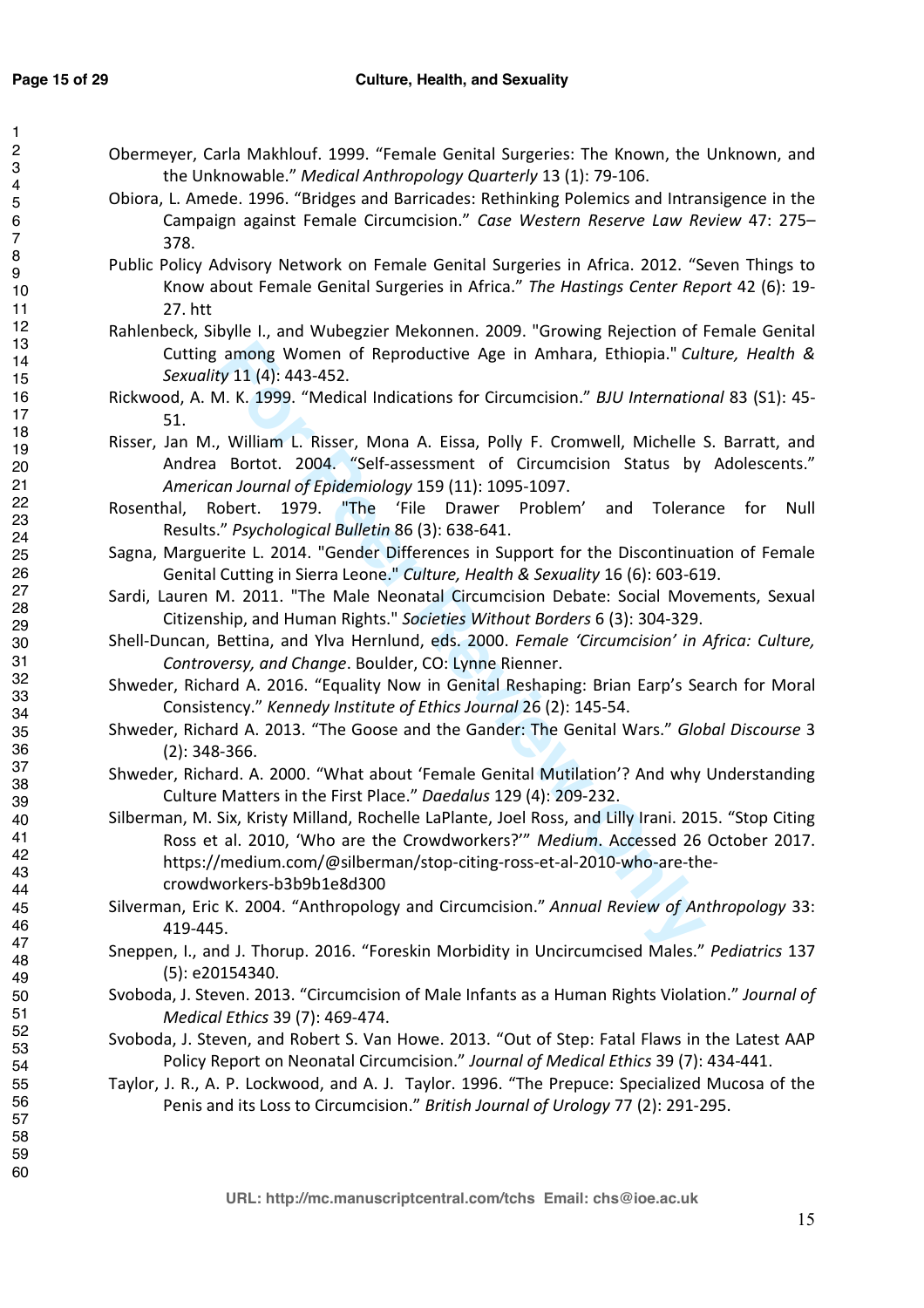UNAIDS. 2010. "Neonatal and Child Male Circumcision: A Global Review." *UNAIDS* Report. Accessed 26 26 Detober 2017.

http://www.who.int/hiv/pub/malecircumcision/neonatal\_child\_MC\_UNAIDS.pdf?ua=1.

- Ungar-Sargon, Eliyahu. 2015. "On the Impermissibility of Infant Male Circumcision: A Response to Mazor (2013)." *Journal of Medical Ethics* 41 (2): 186-190.
- Waldeck, Sarah E. 2003. "Using Male Circumcision to Understand Social Norms as Multipliers." *University of Cincinnati Law Review* 72 (3): 455-526
- Wallerstein, Edward. 1985. "Circumcision: The Uniquely American Medical Enigma." *Urologic Clinics of North America* 12 (1): 123-132.
- Watson, Lindsay. 2014. *Unspeakable Mutilations: Circumcised Men Speak Out*. Ashburton, NZ: CreateSpace.
- Werker, Paul, Alex S. Terng, and Moshe Kon. 1998. "The Prepuce Free Flap: Dissection Feasibility Study and Clinical Application of a Super-Thin New Flap." *Plastic and Reconstructive Surgery* 102 (4): 1075-1082.
- WHO. 2008. "Eliminating Female Genital Mutilation: An Interagency Statement." *World Health Organization*. Accessed 26 October 2017. http://www.unfpa.org/publications/eliminating-female-genital-mutilation-interagencystatement
- ation. Accessed 26 October<br>
Interview Unifications/eliminating-female-genital-mutilation-int<br>
Interview of Hospi<br>
P. Audrey J. Weiss, and Anne Elixhauser, A. 2014. "Overview of Hospi<br>
i in the United States, 2012." *Health* Witt, Whitney P, Audrey J. Weiss, and Anne Elixhauser, A. 2014. "Overview of Hospital Stays for Children in the United States, 2012." *Healthcare Cost and Utilization Project*, Statistical Brief #187, 1-17. Accessed 26 October 2017. http://www.hcupus.ahrq.gov/reports/statbriefs/sb187-Hospital-Stays-Children-2012.pdf.

**URL: http://mc.manuscriptcentral.com/tchs Email: chs@ioe.ac.uk**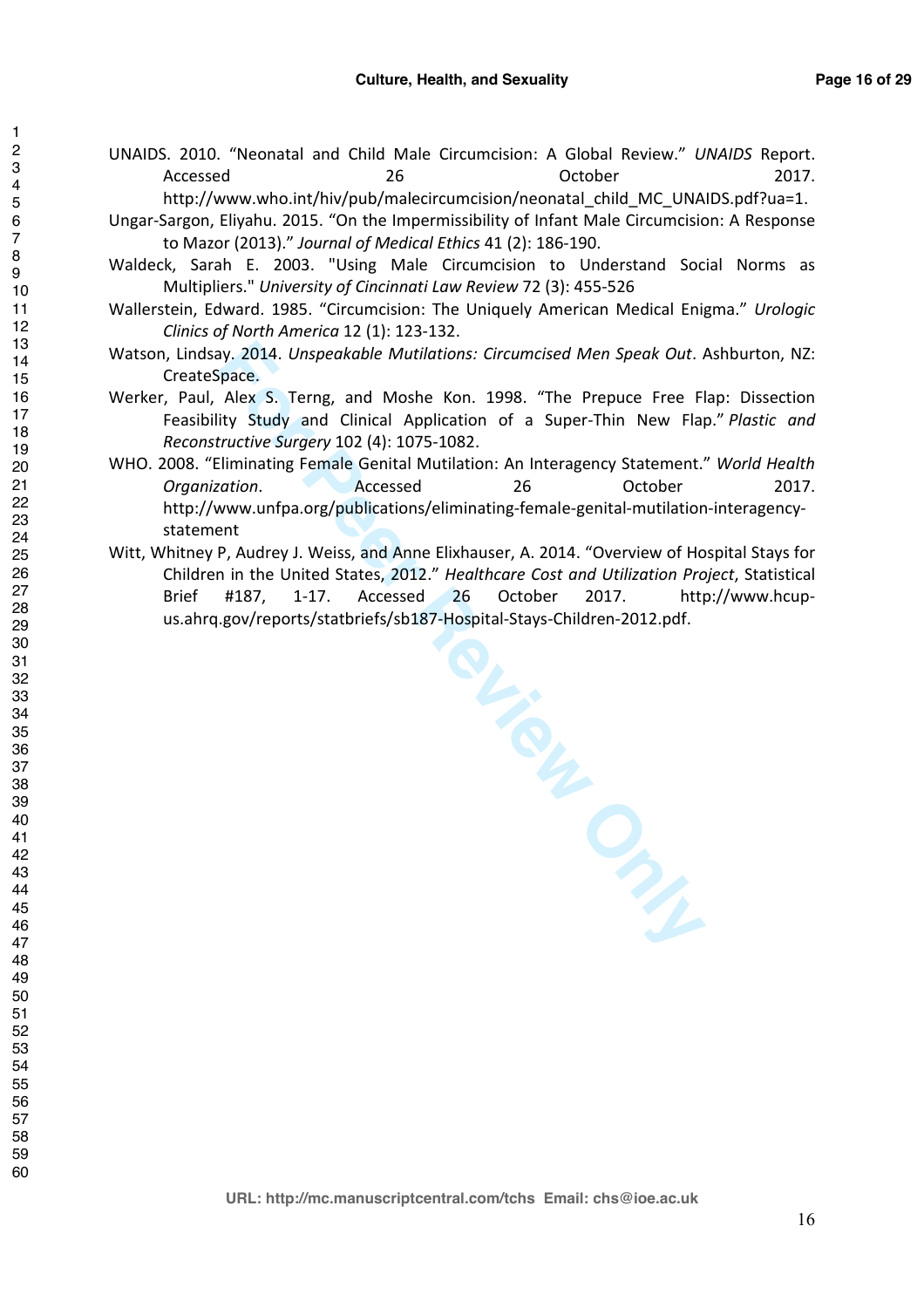#### *Figure 1.* **A brief overview of the penile prepuce (foreskin)**

According to Cold and Taylor (1999) the prepuce "is an integral, normal part of the external [male] genitalia that forms the anatomical covering of the glans penis" (34). In this respect, it is similar to the clitoral prepuce in females, which similarly covers and protects the glans clitoris. One of its functions is to internalise the head of the penis including the urethral meatus, "thus decreasing external irritation or contamination" (*Ibid.*) This feature may help to explain why meatal stenosis and other urethral stricture diseases, thought to be caused by abrasion of the exposed meatus, are far less common in genitally intact boys compared to circumcised boys (Frisch and Simonson 2016). Similar to the eyelids, lips, anus, and female genital labia, the penile prepuce is a "specialized, junctional mucocutaneous tissue which marks the boundary between mucosa and skin … The unique innervation of the prepuce establishes its function as an erogenous tissue" (Cold and Taylor 1999, 34).

In the adult organ, the foreskin has an average surface area of approximately 30-50 square centimeters (Kigozi et al. 2009; Werker, Terng, and Kon 1998), constituting roughly half of the moveable skin system of the penis (Taylor, Lockwood, and Taylor 1996). Recent research using objective measures suggests that the foreskin is the most sensitive part of the penis to light touch, while also being significantly more sensitive than the head of the penis to sensations of warmth (Bossio, Pukall and Steele 2016; Earp 2016c). As it is an elastic, retractable sleeve of tissue, the foreskin can be manipulated during sex and foreplay, whether manually or orally, thus providing specific subjective sensations that some men regard as being highly pleasurable (Ball 2006). Although "the amount of genital tissue removed is variable … the penile prepuce is removed in nearly all male circumcisions" (Cold and Taylor 1999, 34), thereby precluding such particular sensations.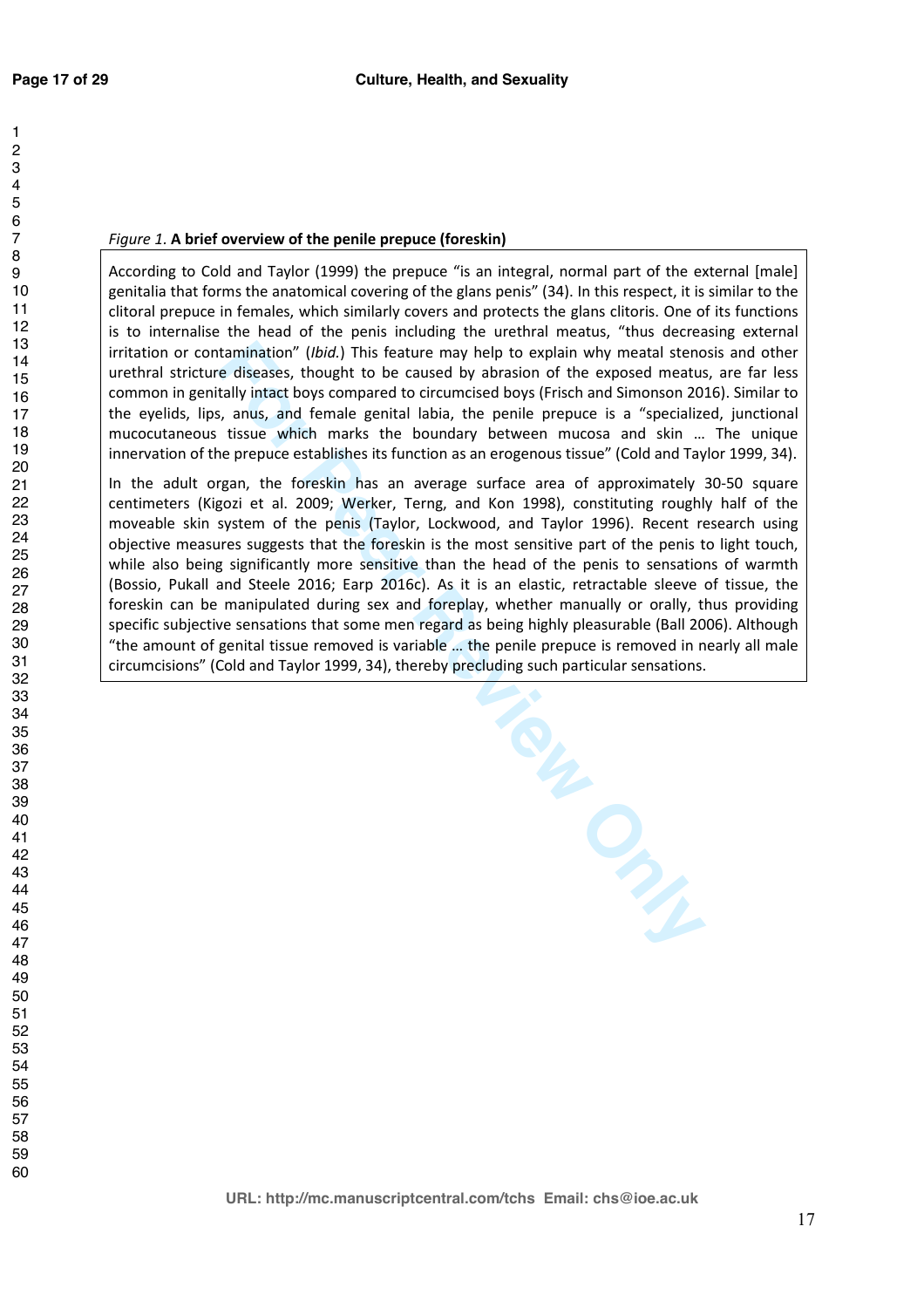#### *Figure 2.* **Genital cutting before vs. after sexual debut: implications for sexual experience**

It is important to emphasise that FGC takes place at many different ages depending on the community, including sometimes after the girl or woman has been sexually active and thus would have a basis for comparing 'before' versus 'after.' There is evidence that, while many women regard their sexual experience as diminished after some types of cutting, others regard it as either 'no different' or even improved (Ahmadu 2000; Obermeyer 2005). Similar mixed findings apply to males who have been circumcised after sexual debut. For example, in one study of 255 circumcised men of whom 138 had been sexually active before circumcision, "masturbatory pleasure decreased after circumcision in 48% of the respondents, while 8% reported increased pleasure. Masturbatory difficulty increased after circumcision in 63% of the respondents but was easier in 37%. About 6% answered that their sex lives improved, while 20% reported a worse sex life after circumcision" (Kim and Pang 2007, 619). What these inconsistent findings show is that genital cutting affects different individuals differently: depending on one's mindset and prior experiences going into the cutting, one's preferences regarding modified versus unmodified genitalia, and other factors, the implications of the cutting for subjective sexual satisfaction may vary considerably (Earp 2016b, 2016c; Johnsdotter 2013). It is important to note, however, that adults who regard their sexual experience as improved after cutting are not randomly sampled from the population: insofar as they elected the cutting for themselves, they will have done so precisely because they were unsatisfied in some way with their genitals in an unmodified form; and insofar as the genital cutting offered relief from this dissatisfaction (whatever its source), one should expect subjective feelings of improvement along certain dimensions. Thus, the attitudes and experiences of adults who elected genital cutting cannot and should not be extrapolated to individuals whose genitals were cut in infancy or early childhood (Frisch and Earp 2016b).

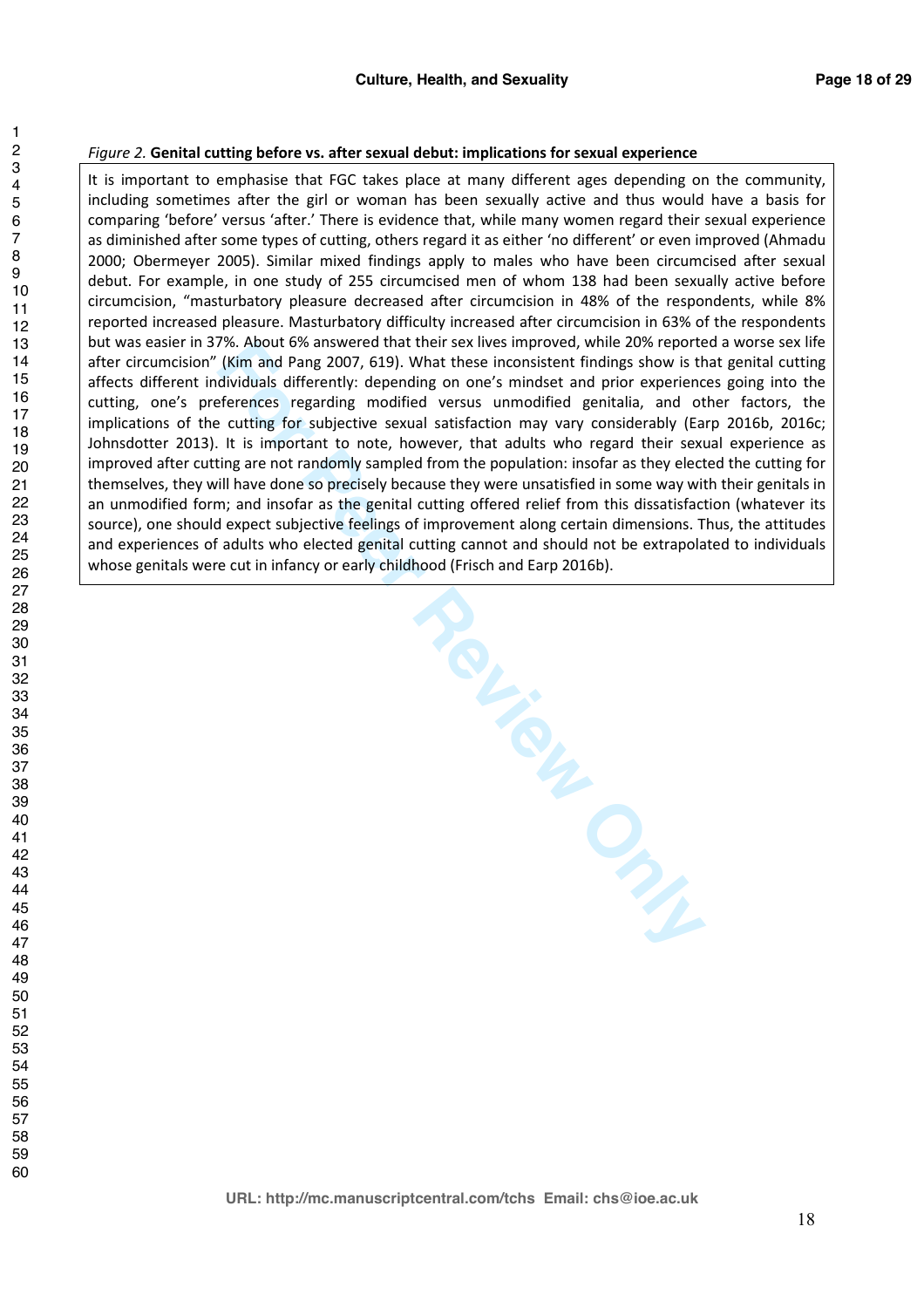Like American men who were circumcised in infancy, women who have undergone childhood FGC in societies where male and female genital cutting are culturally normative do not typically feel harmed by their genital modifications, although a vocal minority in each group does (Silverman 2004). Rather, these women tend to feel 'normal' or even enhanced (Public Policy Advisory Network on Female Genital Surgeries in Africa 2012; Shweder 2016). To explain this phenomenon, it is sometimes argued that the women must not 'know what they are missing' or otherwise lack relevant information that might alter their assessment (see main text; see also Dickerson 2007). Against this view, however, it has been noted that a similar epistemic asymmetry exists in the opposite direction that must also be taken into account (e.g., Nnaemeka 2001). Specifically, Western women with 'uncut' genitalia cannot know, subjectively, what it is like to have vulvae that were surgically modified in childhood. They may therefore make certain assumptions about the subjective experience of women who have undergone such modification that do not consistently reflect the full reality (see, e.g., Ahmadu 2007). For example, among other myths and misperceptions (see, e.g., James and Robertson 2002; Obiora 1996), these Westerners may erroneously believe that excision of the external clitoral glans or other sensitive tissues necessarily eliminates the capacity for orgasm, failing to realise that most of the clitoris is underneath the skin and that orgasm and other forms of sexual pleasure are in fact common in 'circumcised' women (e.g., Abdulcadir et al. 2016; Catania et al. 2007; Obermeyer 2005; Shweder 2013).

rn women with 'uncut' genitalia cannot know, subjectively, what it is lily<br>ly modified in childhood. They may therefore make certain assumption<br>i.e.g. Ahmadu 2007). For example, among other myths and misperceptions<br>c, Ahma That pleasure and orgasm are possible despite FGC does not, of course, entail that a woman's sexual experience would be no different had her genitals been left intact (Earp 2016b). The same is true for men who have undergone infant circumcision. In both cases, at minimum, any sensation that would have been experienced 'in' the excised tissue itself is necessarily eliminated; and the *risk* of adverse sexual consequences due to the cutting is bound to increase by some amount (Earp 2016b). Moreover, there is an important asymmetry between 'cut' and 'uncut' individuals in terms of the likely need to engage in motivated reasoning to (re)construe their genital status as superior to the alternative (e.g., through the adoption of inaccurate beliefs that stigmatise 'uncircumcised' individuals or exaggerate the benefits of genital modification). Specifically, a person who has not had his/her genitalia altered, but would like them to be, can undertake such a change at an age of maturity, leaving an option 'open' to rectify an undesired situation. By contrast, one whose genitalia were altered in childhood but who might resent this cannot typically 'reverse' the alteration (Earp and Darby 2017; Earp and Shaw 2017). This lack of an option for (physical) rectification in the latter case predicts a greater likelihood of experiencing cognitive dissonance if confronted with the possibility that one's current genital status may be undesirable; this dissonance would then need to be resolved in some way (see generally, Harmon-Jones and Harmon-Jones 2007). One plausible way to resolve it would be through a process of motivated reasoning of the sort just described, i.e., by adopting a 'sour grapes' attitude toward the excised tissue (Earp and Shaw 2017). However, careful empirical research is needed to test this hypothesis directly; such research is currently lacking.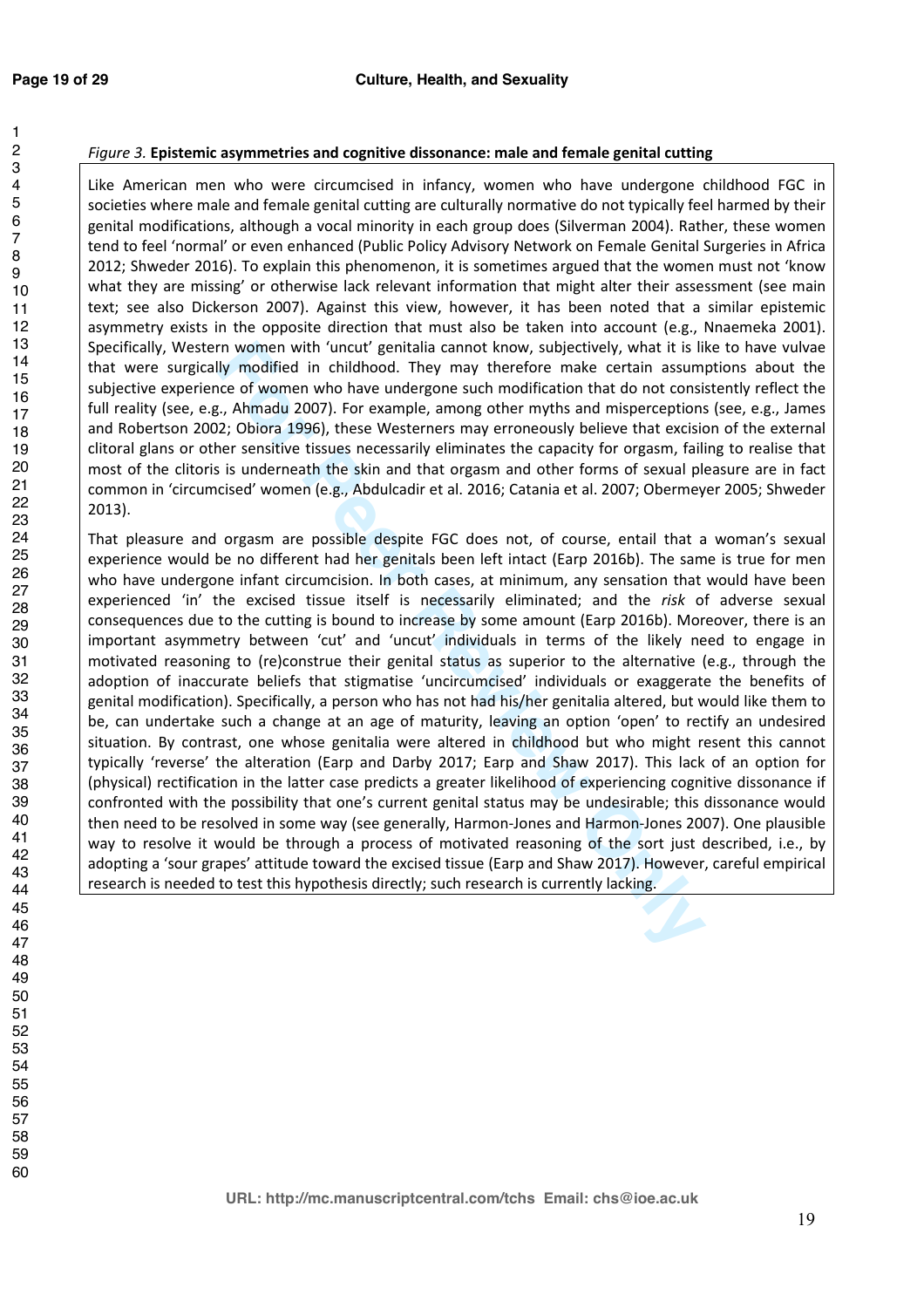

False Beliefs Scores<br>
False Beliefs Scores<br> **False Beliefs Scores**<br> **Expression analyses predicting Circumcision Satisfaction from Circu**<br> **For Perform Core As False Belief Scores move from Lower (LFB = -1 SD)**<br>
<br> **CONLY A** *Figure 4.* Linear regression analyses predicting Circumcision Satisfaction from Circumcision Status and False Belief Score. As False Belief Scores move from Lower (LFB = -1 SD) to Higher (HFB = +1 SD), circumcised men show greater satisfaction, while non-circumcised men show lesser satisfaction.

 $* p < .001$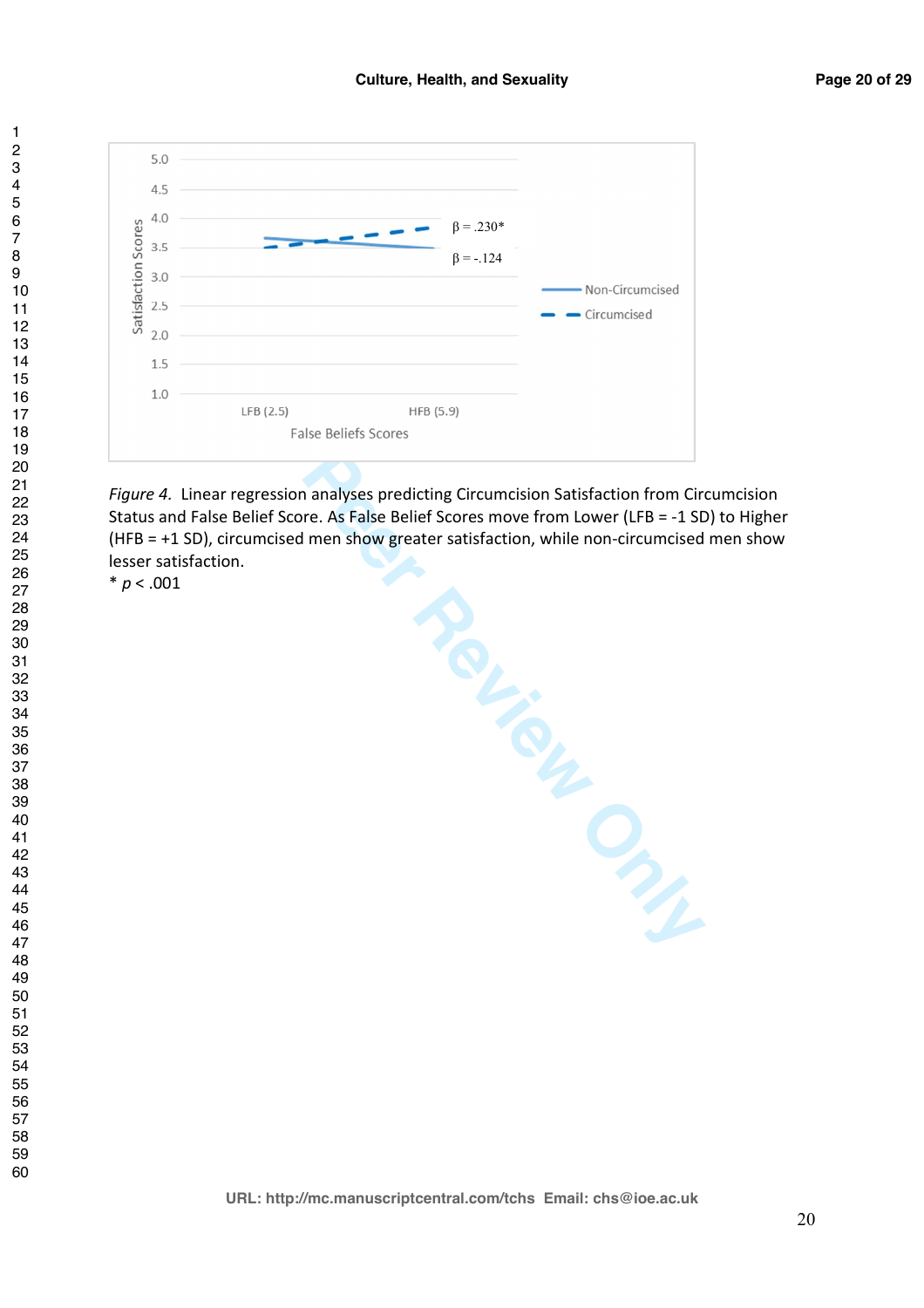# **Notes**

 Reliable figures are hard to come by, but a recent YouGov poll concluded that 10% of circumcised U.S. American men wish that they had not been circumcised (Moore 2015); in the present sample, this figure was 13.6% (see Earp and Darby 2017 for further discussion). 2

eing comparatively minor (such as a 'prick' to the clitoral hood<br>in that it can be carried out in more or less hygienic conditions,<br>ing carried out by trained medical professionals in sterile settings;<br>ive forms of FGC rem There is a growing body of scholarship disputing the Western near-consensus that the risk of sexual and health-related harms associated with FGC is as great as is commonly portrayed in that discourse (see, e.g., Ahmadu and Shweder 2009; Catania et al. 2007; Johnsdotter 2013; Obermeyer 1999, 2003, 2005). Scholars in this camp note that FGC falls on a spectrum, with some forms being comparatively minor (such as a 'prick' to the clitoral hood that does not remove tissue); that it can be carried out in more or less hygienic conditions, and is, in fact, increasingly being carried out by trained medical professionals in sterile settings; and that even the most invasive forms of FGC remove only a small portion of the (external) clitoris since most of the structure is subcutaneous (Abdulcadir et al. 2016), thus leaving sufficient tissue for sexual pleasure and orgasm in many if not most cases (Catania et al. 2007). For a critical discussion of some of these points, see Earp (2016b), especially the Appendix.

 According to Hauser and Schwarz (2016), MTurk workers have been found to be more attentive to instructions than collegiate samples. Moreover, according to Silberman et al. (2015), MTurk workers lean heavily toward being U.S.-based, which was the population of interest for this study. For more information on the demographic characteristics of our sample, please see the Appendix to this article, which can be found in the supplementary materials.

For a post hoc power analysis and related discussion, see the Appendix.

<sup>5</sup> Previous research has shown that many men do not know whether they are circumcised, or incorrectly identify their circumcision status (Risser et al. 2004). To address this issue, an additional measure of circumcision status was administered: see Appendix. Re-running analyses using the second measure resulted in similar findings to those reported in the main text. 6

 $\degree$  A fourth question was initially included in the survey, namely, "How happy or unhappy are you with being circumcised?" However, due to a programming error, some participants did not see this question. Therefore, we were not able to include it in the final scale. Dropping versus including this question does not substantially affect the main findings in the study.

<sup>7</sup> We note that many intersex individuals come to express similar negative feelings upon learning of the medically unnecessary genital surgeries to which they were exposed in early childhood in an effort to conform their ambiguous genitals to a perceived gender binary. See the references collected in Earp and Steinfeld (2017).

<sup>8</sup> Among gay men and other men who have sex with men, one question worth exploring is whether the extent and quality of one's experience with sexual partners of the same/different circumcision status affect one's satisfaction with one's own status. Moreover, investigation of the attitudes and experiences of the sexual partners of circumcised and non-circumcised men (in terms of their sexual satisfaction and its relationship to their endorsement of false beliefs) should also be undertaken. We thank an anonymous reviewer for suggesting these ideas as possible avenues of further investigation.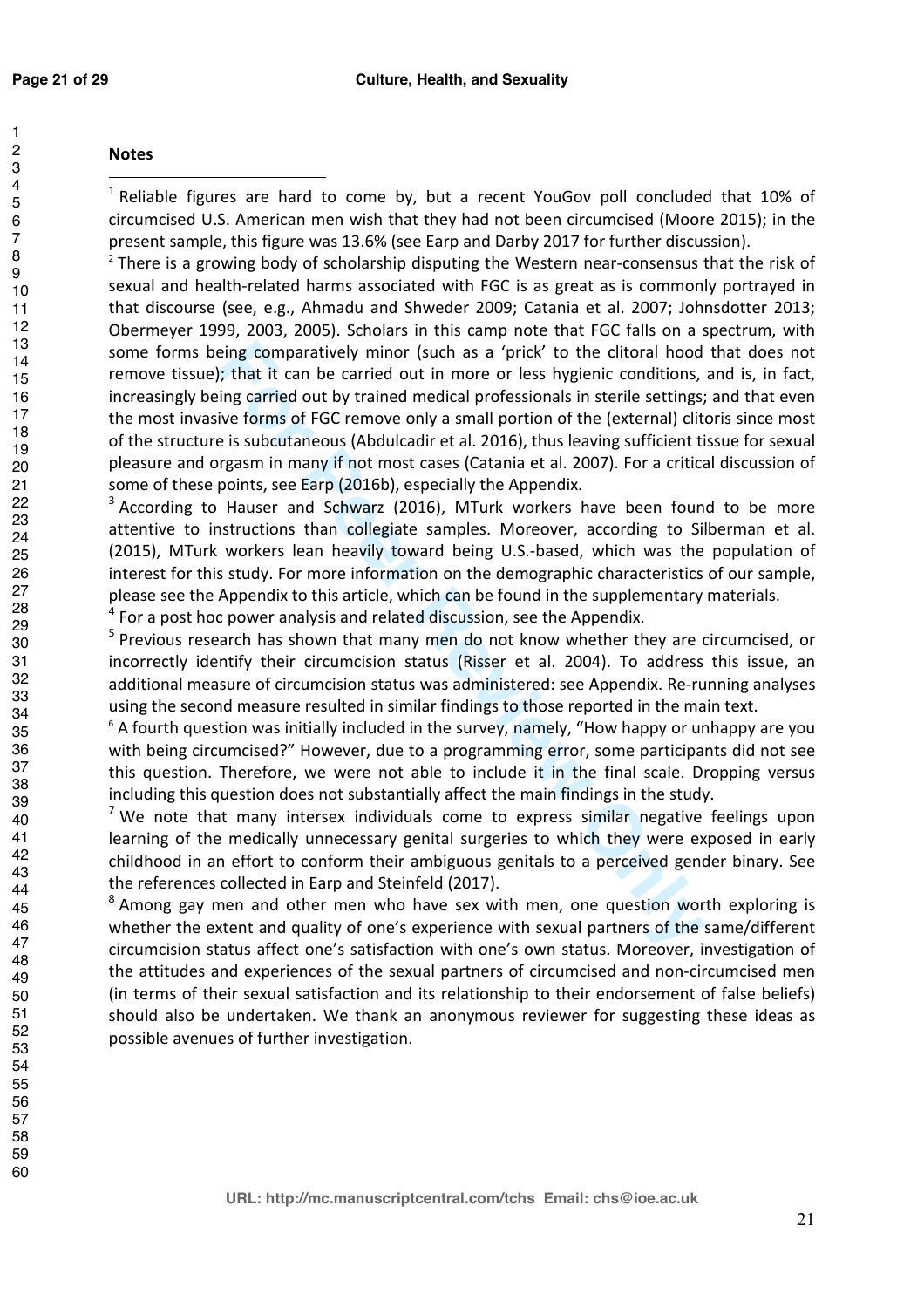# **APPENDIX (supplementary material)**

1

# **A. Demographic characteristics of the sample**

Appendix A. Demographic Information by Group

|                                   | Non-Circumcised       | Circumcised      |
|-----------------------------------|-----------------------|------------------|
| Demographic Variable              | $(n = 170)$           | $(n = 732)$      |
| Age                               | $M = 31.9$ (SD = 9.5) | $M = 34.4$ (SD = |
|                                   |                       | 10.0             |
| Race/Ethnicity                    |                       |                  |
| White/Caucasian/European American | 85 (50.0%)            | 587 (80.2%)      |
| People of Colour                  | 73 (42.9%)            | 103 (14.1%)      |
| Multi-Racial                      | $12(7.1\%)$           | 42 (5.7%)        |
| Prefer not to Answer              | $0(0\%)$              | 3(0%)            |
| <b>Religious Affiliation</b>      |                       |                  |
| Christian                         | 59 (34.6%)            | 296 (40.4%)      |
| Jewish                            | 3(1.8%)               | 14 (1.8%)        |
| Muslim                            | $1(0.6\%)$            | $4(0.5\%)$       |
| Other Religions                   | 16 (9.5%)             | 60 (8.3%)        |
| Agnostic/Atheist                  | 86 (50.6%)            | 344 (47.0%)      |
| Prefer not to Answer              | 5(2.9%)               | 14 (1.9%)        |
| <b>Education Level</b>            |                       |                  |
| <b>High School or Less</b>        | 22 (12.9%)            | 92 (12.6%)       |
| Bachelor's Degree or Some College | 130 (76.4%)           | 547 (74.7%)      |
| Graduate Degree or Some Graduate  | 18 (10.7%)            | 92 (12.6%)       |
| Schooling                         |                       |                  |
| Prefer not to Answer              | $0(0\%)$              | $1(0.1\%)$       |
| <b>Relationship Status</b>        |                       |                  |
| Single                            | 68 (40.0%)            | 269 (36.7%)      |
| In a Relationship                 | 52 (30.6%)            | 157 (21.4%)      |
| Engaged/Married                   | 48 (28.2%)            | 268 (36.6%)      |
| Separated/Divorced                | $2(1.2\%)$            | 38 (5.2%)        |
| <b>Sexual Orientation</b>         |                       |                  |
| Heterosexual or Straight          | 154 (90.6%)           | 659 (90.0%)      |
| Non-heterosexual (Gay, Bisexual,  | 14 (8.2%)             | 73 (10.0%)       |
| Pansexual)                        |                       |                  |
| Asexual                           | $2(1.2\%)$            | $0(0\%)$         |

**A note on representativeness.** For reference, 65.1% of our total sample (*N* = 902) consisted of White participants who are circumcised, compared to 65.3% of White participants included in the Nationwide Inpatient Sample (NIS) between 1988 and 2000 as analysed by Nelson, Dunn, Wan, and Wei (2005). Similarly, 74.5% of our total sample reported being White, while 25.5% reported being a person of colour or multi-racial; this compares to 62.3% White and 34.6% Black, Hispanic, Asian/Pacific Islander, and Native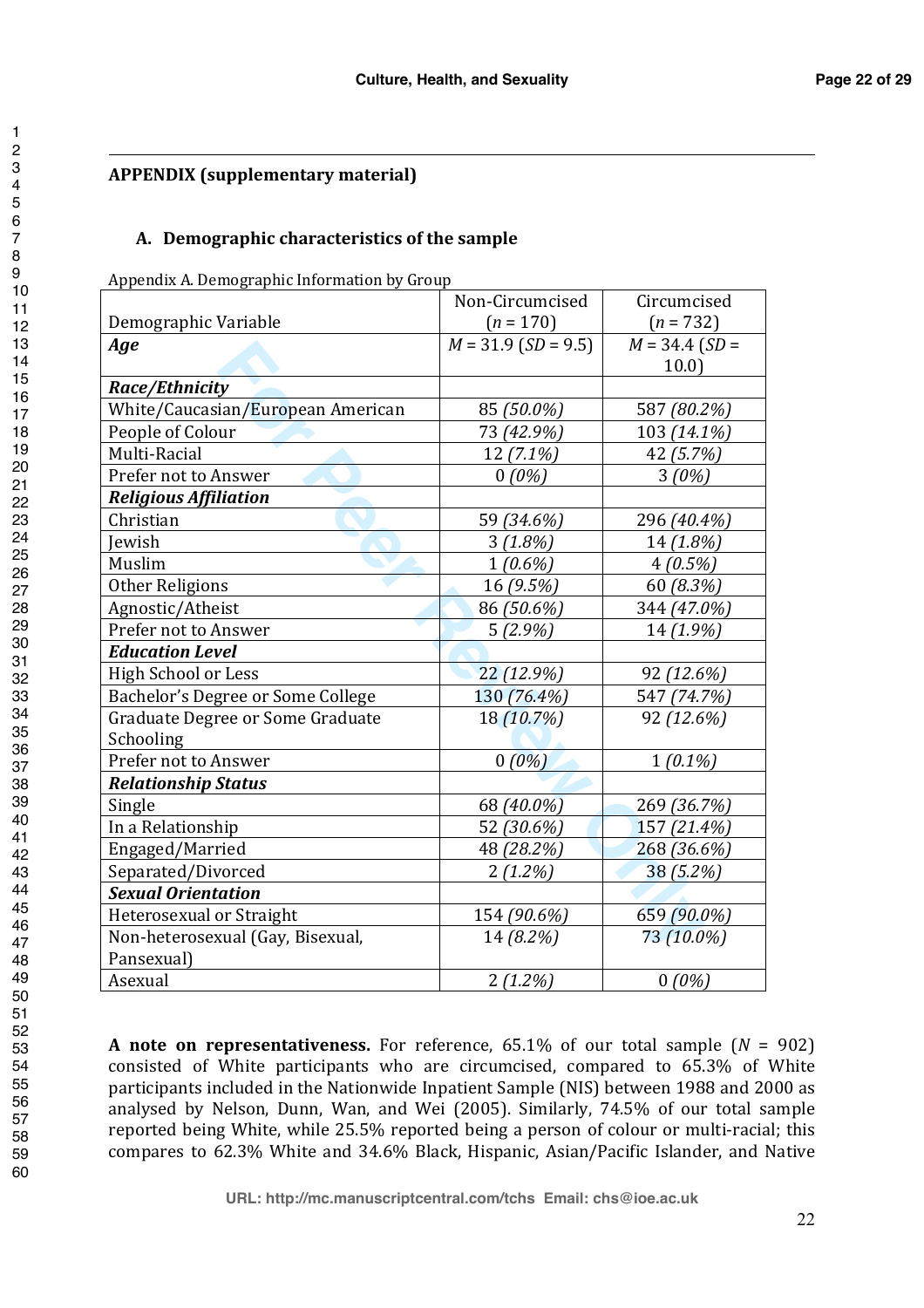American (combined) in the NIS per Nelson et al. (2005). Thus, Whites seem to be overrepresented in our sample; however, among Whites, the percentage circumcised is almost exactly the same as in the NIS. Note that the percentage circumcised for people of colour and multi-racial participants is harder to compare between the two samples because we did not use the same racial/ethnic categorisation scheme for non-White status.

**Reference:** Nelson, Caleb P., Rodney Dunn, Julian Wan, and John T. Wei. 2005. "The Increasing Incidence of Newborn Circumcision: Data from the Nationwide Inpatient Sample." *The Journal of Urology* 173(3): 978-981.

# **B. 10-Item False Belief Scale ("Penile Anatomy and Circumcision Quiz")\***

- 1. According to the American Academy of Pediatrics, there is good evidence that being circumcised is associated with a lower incidence of urinary tract infections (UTIs) in boys under the age of 2. [TRUE]
- 2. If a baby boy is not circumcised shortly after birth, he will most likely require a circumcision anyway to correct medical problems before he turns 18. [FALSE]
- 3. The percentage of men who are circumcised in the United States is significantly greater than the percentage of men who are circumcised in most other English-speaking countries. [TRUE]
- 4. The foreskin is typically the least sensitive part of the penis to light touch. [FALSE]
- 5. After birth, a boy who has not been circumcised should have his foreskin "retracted" or pulled back as soon as possible to facilitate cleaning. [FALSE]
- 6. Some forms of non-therapeutic (ritual) female genital cutting that are described by the World Health Organization (WHO) as "mutilation" are less physically invasive than male circumcision as it is typically performed in the United States. [TRUE]
- 7. Most medical associations around the world that have issued statements on routine newborn male circumcision have concluded that the foreskin does not have any functions. [FALSE]
- 8. In the United States, during the late 19th and early 20th centuries, circumcision was advocated by mainstream doctors as a preventative measure against—or a "cure" for masturbation. [TRUE]
- ournal of *Urology* 173(3): 978-981.<br> **For Peer Review Comparison Cannot Comparison Cu**<br>
to the American Academy of Pediatrics, there is good evider<br>
to the American Academy of Pediatrics, there is good evider<br>
to the age 9. According to most authoritative sources, approximately 100 circumcisions would be needed to prevent 1 urinary tract infection (UTI) among boys with normally developing anatomy. [TRUE]
- 10. Most medical associations around the world that have issued statements on routine newborn male circumcision recommend the procedure. [FALSE]

*\* n.b.* Participants were originally administered an 11-item False Belief Scale, with the 11th item reading: "The World Health Organization recommends that male circumcision be carried out in countries and regions with high heterosexually transmitted HIV prevalence and low percentages of circumcised males." After data collection, we realised that the statement was worded in such a way that participants would have to agree that both propositions in the sentence were true in order to choose the correct answer (which is True), so we elected to drop this "double-barreled" item from the final scale. To confirm that doing so would not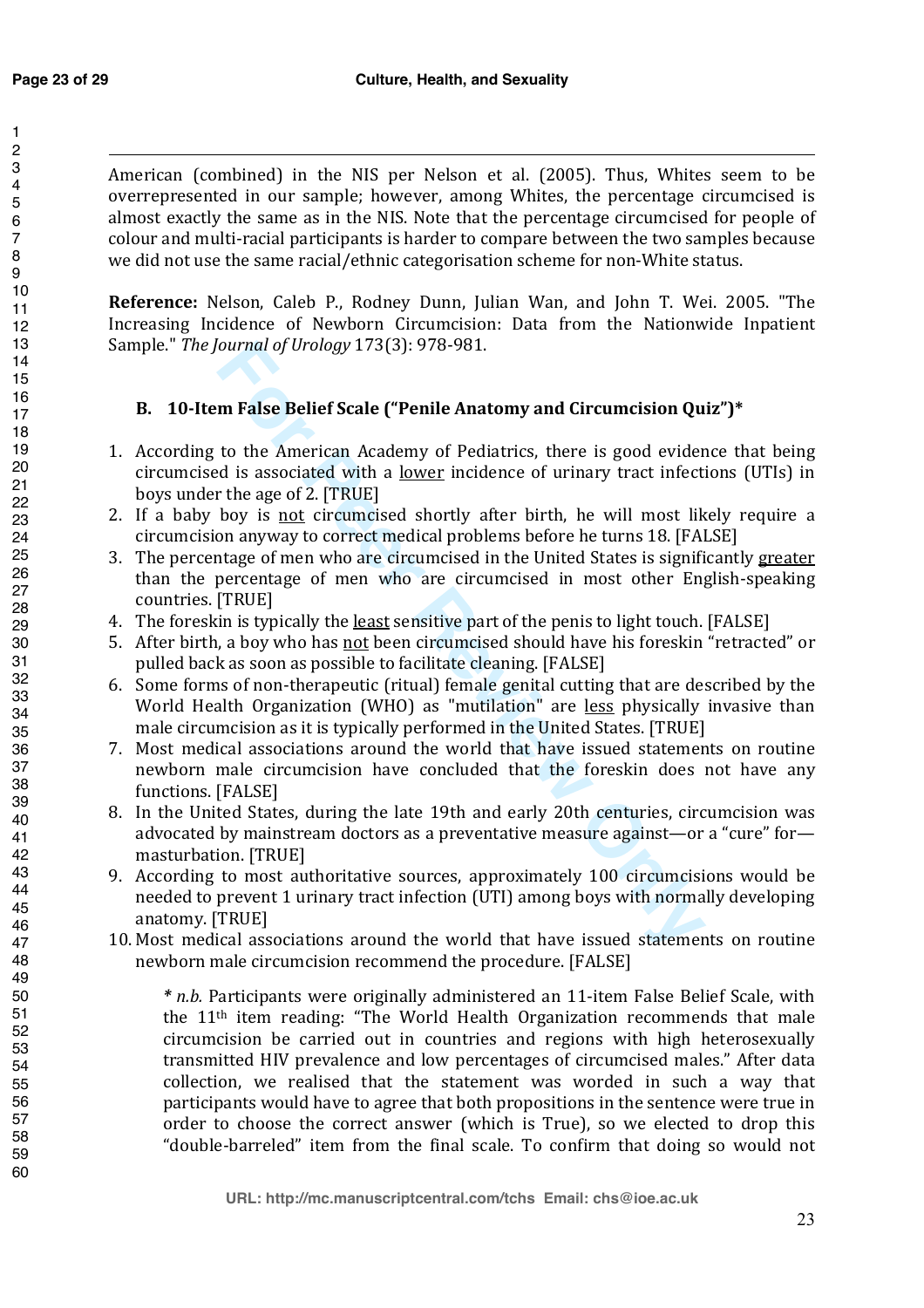substantially alter the findings from the study, we re-ran the linear regression described in the main text with the full 11 items (i.e., attempting to predict Circumcision Satisfaction from Circumcision Status and False Belief Score). Similar results were obtained: a significant regression equation was found: *F*(3,901) = 13.66,  $p < .001$ , with an  $R^2 = .04$ . An interaction between Circumcision Status and False Belief Score was also observed: *B* = .145, *SE* = .039, *p* < .001 (β = .300). Simple slopes analyses demonstrated that, as expected, for circumcised men, as the proportion of false beliefs increased, so did their degree of satisfaction with their circumcised state ( $B = .094$ ,  $SE = .016$ ,  $p < .001$ ;  $\beta = .217$ ). For non-circumcised men, although not statistically significant, the opposite pattern was observed: as the proportion of false beliefs increased, their degree of satisfaction tended to decrease  $(B = -0.050, SE = 0.035, p = 0.157; \beta = -0.109$ .

# **C. Post hoc power analysis**

cised state  $(B = .094, SE = .016, p < .001; \beta = .217)$ . For non-circly<br>the not statistically significant, the opposite pattern was obs<br>the not statistically significant, the opposite pattern was obs<br>50,  $SE = .035, p = .157; \beta = .109$ ).<br>**Oc** A post hoc power analysis was conducted using the software package G\* Power (Faul et al. 2007; Faul et al. 2009), with the final sample size of 902 and alpha level set at  $p < .05$ . The analysis showed that the statistical power for the overall interaction, as well as for the circumcised sub-set  $(n = 732)$ , was very high, exceeding .99. In fact, only 143 circumcised men would have been needed to achieve a statistically significant result. Among non-circumcised participants (*n* = 170), by contrast, a total of 518 participants would have been needed to achieve statistical significance: for this (smaller) effect size, then, our power was low (.359). That said, we caution readers against equating statistical significance with substantive significance. This is the first large-sample study of its kind, so the findings should be considered preliminary: replications are needed along with further theoretical work to establish effect size ranges that are theoretically and practically meaningful along different dimensions and with respect to different research questions. Our aim in the present study was only to establish that there was a relationship between the studied variables in the expected directions (i.e., our hypothesis concerned the existence and direction of the effect, rather than its magnitude).

# **D. Exploratory analyses**

Our hypothesis was that the relationship between false beliefs and satisfaction would be different for circumcised compared to genitally intact men, and this is what we found. However, some readers may be interested in the absolute (mean) scores for false beliefs and circumcision satisfaction for these groups. Since we did not have a specific hypothesis about what these scores should be in advance of data collection, we have decided to report them here in the Appendix as opposed to the main text. The circumcised men in our sample reported numerically, but not significantly, greater endorsement of false beliefs (*M* = 4.3, *SD* = 1.7) compared to non-circumcised men ( $M = 4.0$ ,  $SD = 1.6$ ,  $p = .10$ ), as well as numerically, but not significantly, greater satisfaction scores  $(M = 3.7, SD = 0.8)$ , compared to noncircumcised men (*M* = 3.6, *SD* = 0.7, *p* = .09). Although we did not have an *a priori* hypothesis concerning these scores, the similar observed means for each group, especially with respect to satisfaction, are consistent with our theoretical framework: it is precisely the lack of felt dissatisfaction among the majority of circumcised men (despite the non-consensual loss of functional tissue that is *prima* 

1  $\mathfrak{p}$